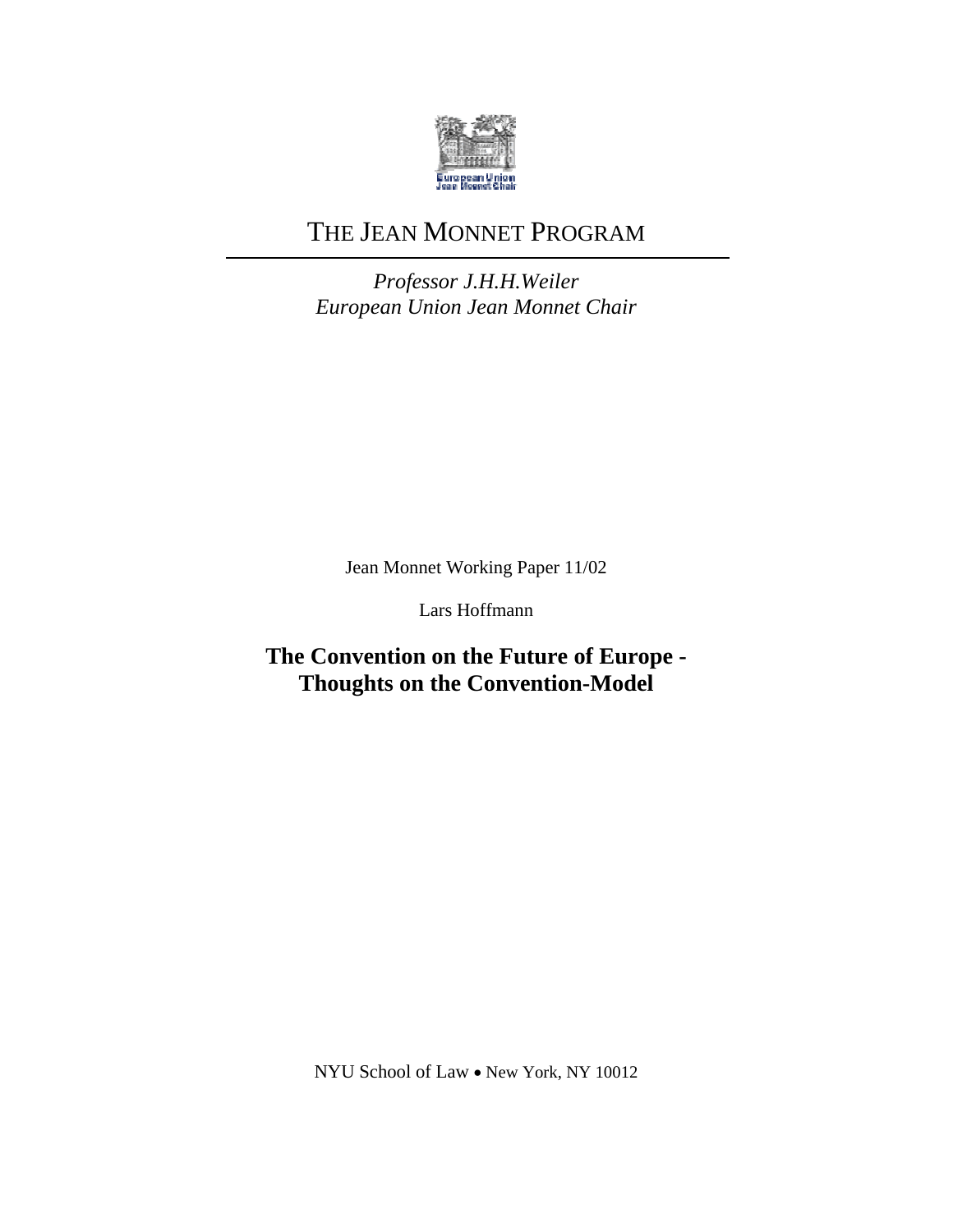All rights reserved. No part of this paper may be reproduced in any form without permission of the author.

> ISSN 1087-2221 © Lars Hoffmann 2002 New York University School of Law New York, NY 10012 USA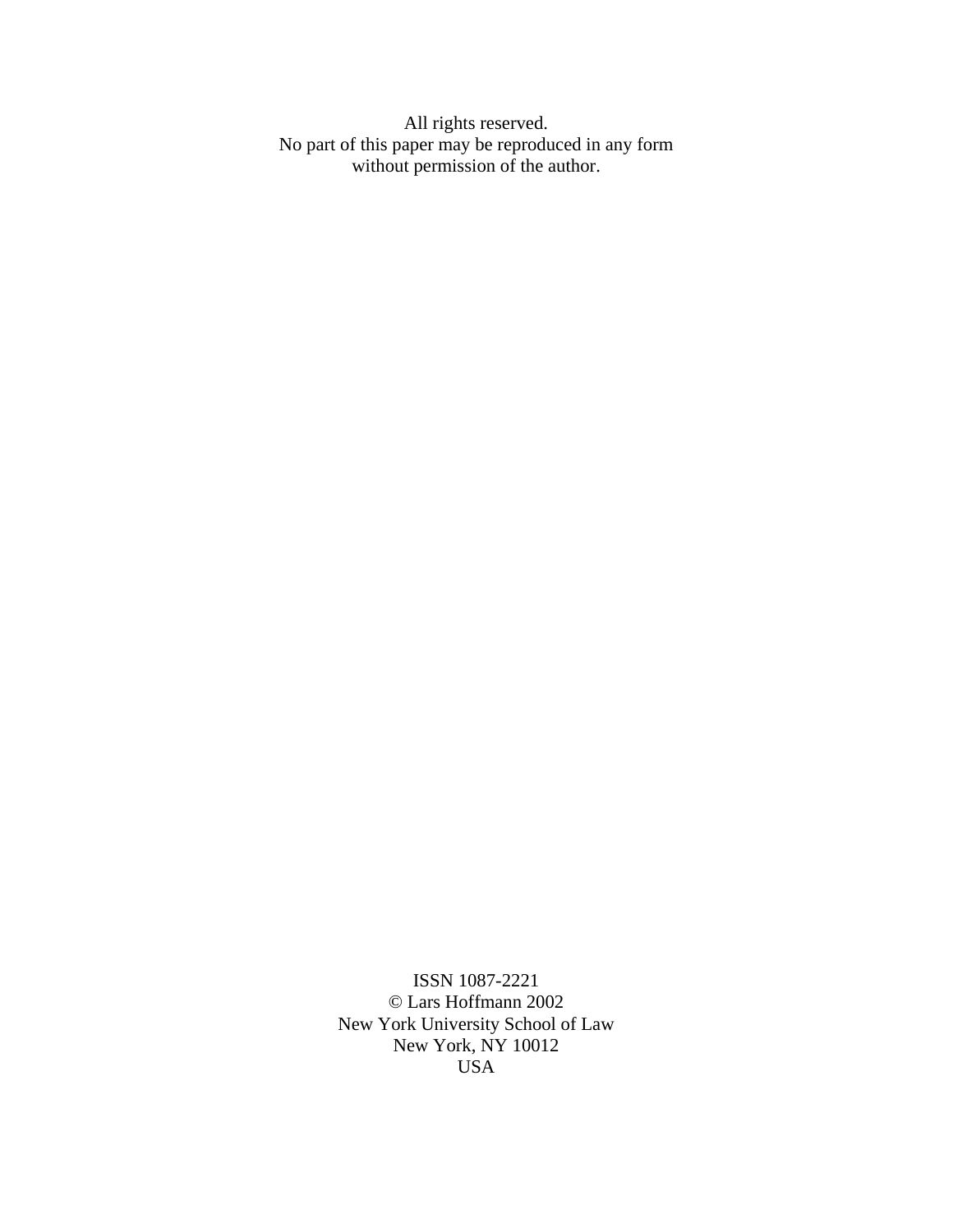## **The Convention on the Future of Europe - Thoughts on the Convention-Model**

Lars Hoffmann

Research Officer, The Federal Trust, 7 Graphite Square, Vauxhall Walk London SE11 5EE, United Kingdom

> E-mail: [Lars.Hoffmann@fedtrust.co.uk](mailto:Lars.Hoffmann@fedtrust.co.uk) Web: [www.fedtrust.co.uk/EU\\_constitution](http://www.fedtrust.co.uk/EU_constitution)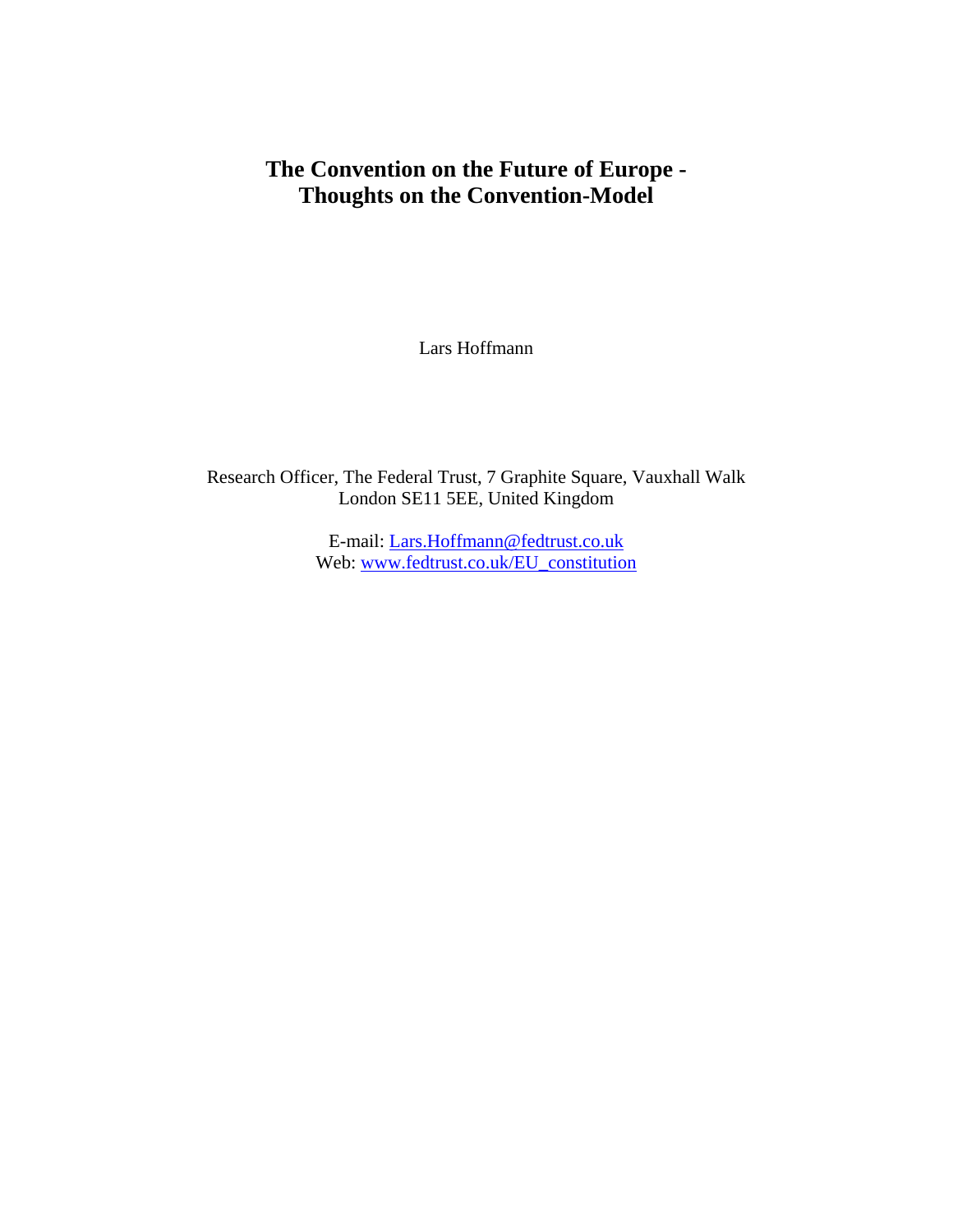#### Abstract

This article examines the difficulties the IGC-model as a treaty amending institution has encountered, especially during the 1996 and 2000 IGCs. It argues that the ICG-model has limitations and under the current circumstances is not able to provide the Union with efficient and effective treaty reforms. The paper then sets out to explore the overall framework within which the Convention has been placed by the Laeken Summit. It is argued that the Convention-model provides a much more open and diverse arena for debate and negotiations than an IGC; yet the Heads of State have attached several 'institutional safety features' so that the Convention will not overshoot the mark. Moreover, the paper analyses how the Convention has to proceed in order to secure the support of all member states during the next 2004 IGC. The Convention will only be considered successful if the final document does not provoke any vetoes and yet includes reforms which transform the Union into a more effective and transparent institution. The last part of this article argues that the Convention is a legitimate arena to produce efficient treaty reforms. It could become a more permanent institution and the Convention-model could complement the simple IGC-model as sole forum for European treaty reforms.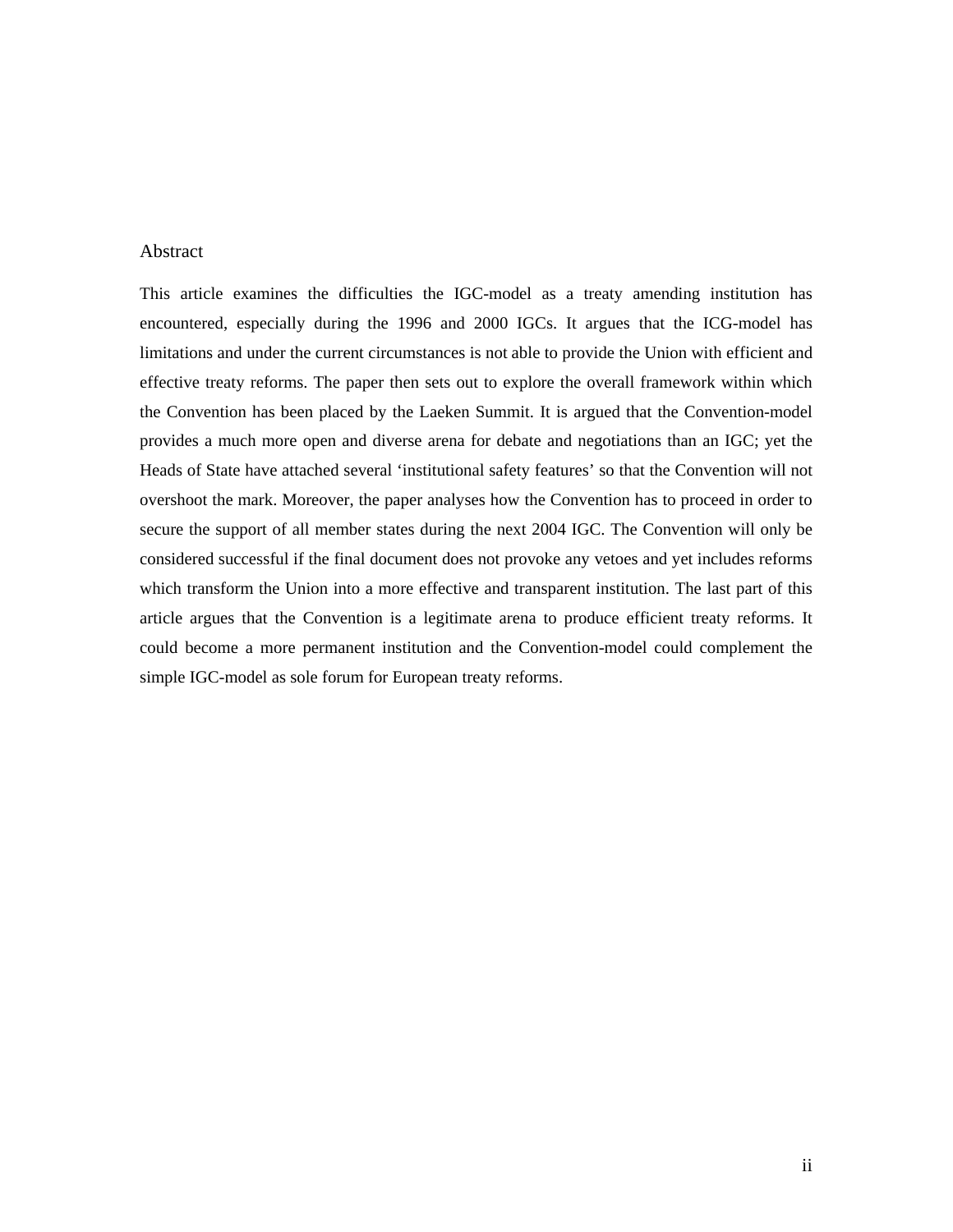### The Convention on the Future of Europe - Thoughts on the Convention-Model

Lars Hoffmann<sup>[1](#page-4-0)</sup>

#### Introduction

The Convention on the Future of the Union held its inaugural session on 28 February 2002. This is the second convention the European Union has created, following the self-styled Convention which drafted the Charter of Fundamental Rights in 2000. However, it is the first dealing directly with institutional and constitutional issues that lie at the very core of the Union's power basis. The first heading in the Laeken Declaration,<sup>[2](#page-4-1)</sup> establishing the Convention, reads 'Europe at a Crossroads'. In other words, the Convention has been created to decide how the EU is going to deal with the problems and challenges it is currently facing. The overall functioning of the Union has been widely criticised: the EU is not democratic enough and lacks transparency. The past Intergovernmental Conferences in Amsterdam and Nice have produced two new treaties but also a whole list of 'leftovers' – issues of great importance that could not be resolved. With the increasing complexity of the Union and the necessity to expand and/or limit its competences, the stakes today are higher than ever before and national delegations sitting at the negotiating table in Nice and Amsterdam had been unable to strike a deal acceptable to all participants. Therefore, it has become clear that before it can be decided which direction Europe is going to take at the 'crossroads', the EU first needs to reverse out of this dead end. Valéry Giscard d'Estaing, the Convention President, declared at the opening session of the Convention, 'We are a Convention, we are not an Intergovernmental Conference […] we are not a parliament [we are] a group of men and women meeting for the sole purpose of preparing a joint proposal. […] If it succeeds […] it will light up the future of Europe.<sup>[3](#page-4-2)</sup> If the Convention is indeed able to 'light up the future', it is likely that in case of future crossroads, the 'Convention-model' could become the pathfinder that the last two Intergovernmental Conferences in Amsterdam and Nice failed to become.

<span id="page-4-0"></span><sup>&</sup>lt;sup>1</sup> Research Officer at the Federal Trust. I gratefully acknowledge the support and consistent feedback from Jo Shaw and also the very helpful suggestions and comments from Lynn Dobson. I would also like to thank Anna Verges-Bausili, Sebastian Barnutz, Alexis Krachai and David Finnes for commenting on earlier drafts of the paper.<br><sup>2</sup> <http://european-convention.eu.int/pdf/LKNEN.pdf>

<span id="page-4-1"></span>

<span id="page-4-2"></span><sup>3</sup> <http://european-convention.eu.int/docs/speeches/1.pdf>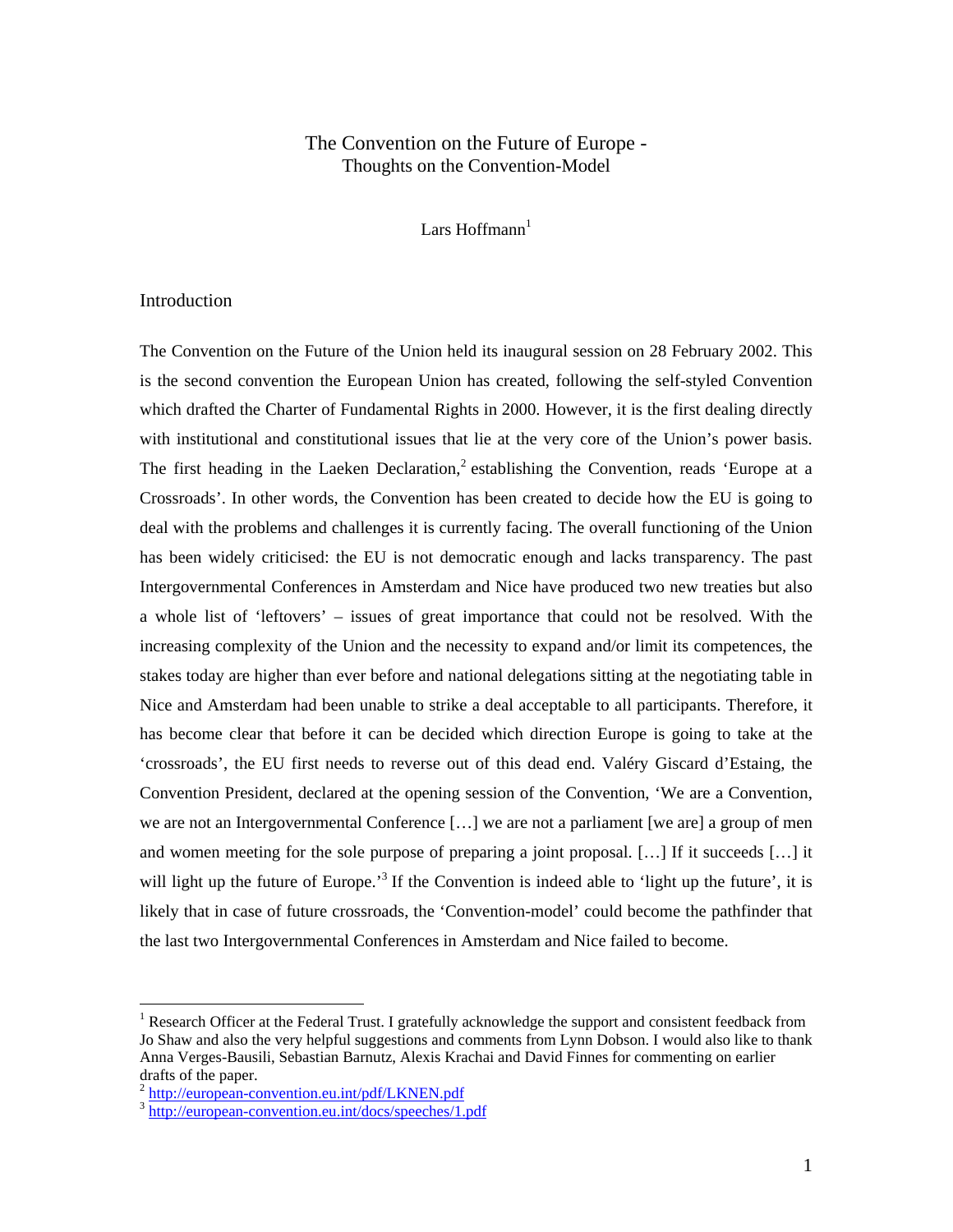This paper gives a short analysis for the reasons for convening this Convention on the Future of the Union. It argues that the current Convention on the Future of the Union might offer not only a way out of the current dead end – into which the Amsterdam and Nice negotiations have led – but also a possible new way to successfully deepen the integration process. It argues that it is an ideal forum as it combines legal, political and public players and might thus be able to become a permanent institution that complements the simple ICG-model.

The first part of the paper gives a broad overview explaining the problems that the IGC-model has been facing. It looks at the deadlocks the last IGC in Nice has produced and explains the reasons behind them. The second part explains what mandate the Convention has been given and analyses the 'safety features' that the Laeken Summit attached to the Convention to prevent it from overshooting the mark. The third part argues that the Convention will need to secure broad support from its own members and civil society in order to put enough pressure on the 2004 IGC to adopt its proposal. The final part argues that the Convention-model provides an ideal forum for institutional reform. It is a new body that is much more open and representative than any Intergovernmental Conference. The 'Convention-model' could become a constant feature in the European constitutional process replacing the ICG-model.

#### I The limitations of the IGC-model

 $\overline{a}$ 

The process of European integration has witnessed four new treaties over the past two decades. The revision of existing treaties and the subsequent drafting of an additional one has been carried out by Intergovernmental Conferences (IGCs). The general feature of IGCs is that they act as both the guardians of existing European achievements and treaties – the *acquis communautaire* – and the ultimate sources of their revision.<sup>[4](#page-5-0)</sup> Whereas the bulk of the IGC work is carried out by national ministers and government representatives, the most controversial and contested issues are left to the final summit of Heads of Government/State:

Three types of issue were identified: a) those that could be kept out of the final discussions and for which agreement could be obtained before the European Council in Nice (Court of Justice and Court of First Instance, composition of Institutions other than the Commission); b) pivotal issues (qualified majority, reinforced co-operation) for which the Group of Representatives had a mandate to

<span id="page-5-0"></span><sup>&</sup>lt;sup>4</sup> Lodge, J. 'Intergovernmental Conferences and European Integration: Negotiating the Amsterdam Treaty', in *International Negotiations*, No 3, 1998, p. 347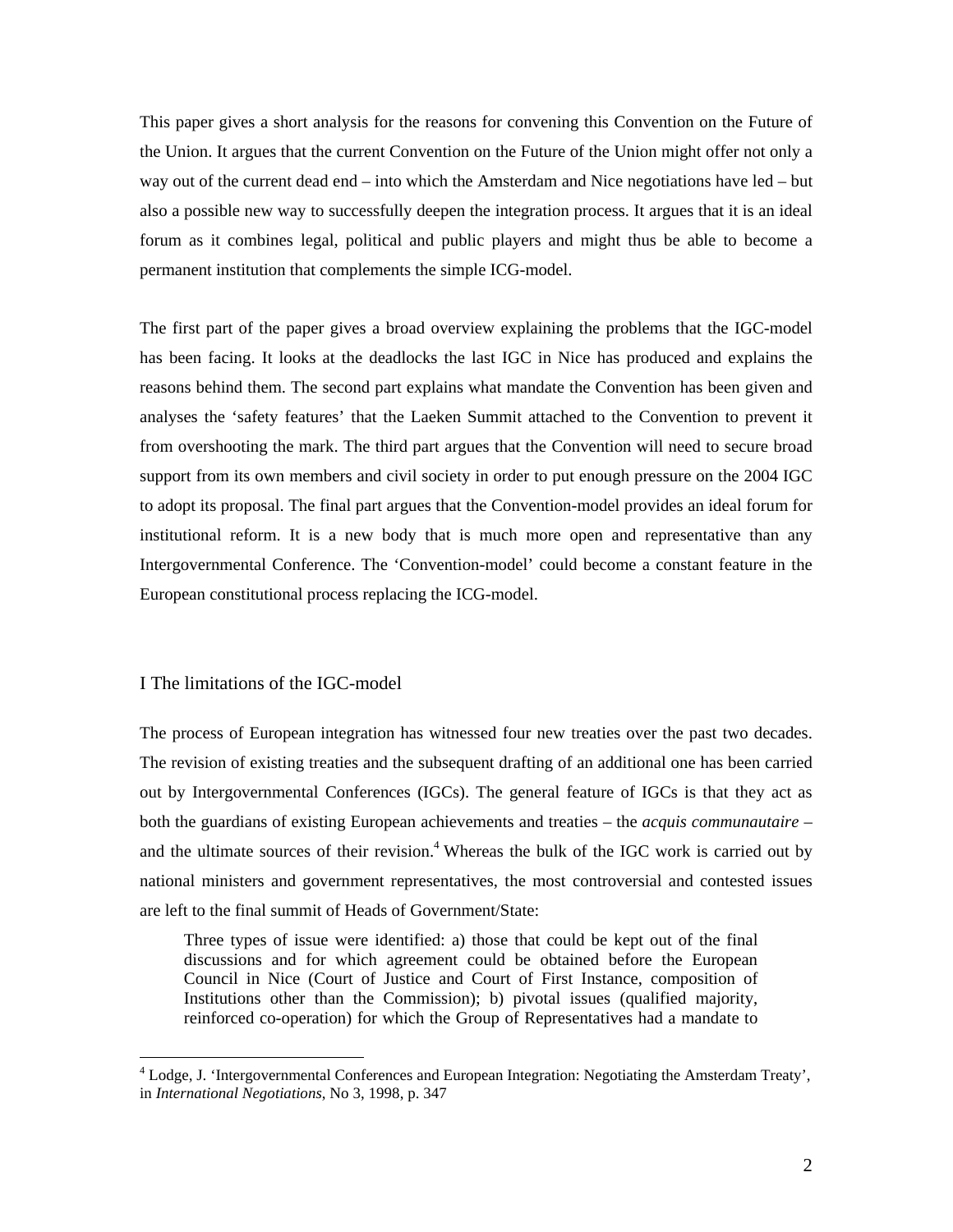go as far as it could in order to arrive at significant agreements before Nice; and c) questions relating to the balance of power (weighting of votes, composition of the Commission), where there would be only a technical examination of the options on the table and the final decision would be left to the Heads of State or Government in Nice.<sup>[5](#page-6-0)</sup>

However, in view of the results achieved in Amsterdam and Nice, the IGC-model seemed to lose its effectiveness mainly due to four different issues:

First, the issues that the last (and the forthcoming) IGCs were dealing with are more likely to lead to deadlock in negotiations. The stakes are rising as the possible solutions are much more likely to give national governments the impression that they are losing political influence within the Union's framework. Compromises are thus more unlikely because it is becoming more difficult to guarantee that negotiation outcomes result in win-win situations for all participants. Not only the last IGC in 2000, but also the one before that in 1996 reached deadlock, producing so-called 'leftovers'because governments were not able to compromise on certain 'taboo areas.'<sup>6</sup> In fact, the 2000 IGC in Nice was supposed to deal with the Amsterdam leftovers, i.e. issues the final summit of Heads of Government/State could not agree on in 1996 and thus had left to be solved by the next  $IGC<sub>i</sub><sup>7</sup>$  $IGC<sub>i</sub><sup>7</sup>$  $IGC<sub>i</sub><sup>7</sup>$  but it failed to do so in a satisfactory manner. If we take a closer look at these leftovers, it is clear that they are concerned with the very core of the Union's power structure. They are of huge political and economic importance and therefore have a great constitutional significance for the future outlook of the Union, in particular three issues: the composition of the Commission, the decision-making procedure in the Council (including the weighing of the votes) and the expansion of qualified majority voting into areas such as social policy and taxation.<sup>[8](#page-6-3)</sup> As the leftovers Nice had to deal with were constitutional issues, the stakes were rising and Member States became eager to make sure that their national position and influence within the powerstructure of the Union would not be undermined. The EU found itself in a difficult situation: on

<span id="page-6-0"></span> $<sup>5</sup>$  Yataganas, X.A. 'The Treaty of Nice – The Sharing of Power and the Institutional Balance in the</sup> European Union – A Constitutional Perspective' Jean Monnet Working Paper No 1/01, p.13 [http://www.jeanmonnetprogram.org/papers/papers01.htm.](http://www.jeanmonnetprogram.org/papers/papers01.htm)

<span id="page-6-1"></span> $\frac{6}{6}$  for example tax policy for the British government or trade policy for the French government; the smaller states were categorically opposed to giving up 'their' one Commissioner per Member State 7 see also http:/[/www.cec.org.uk/info/pubs/bbriefs/bb/19.htm](http://www.cec.org.uk/info/pubs/bbriefs/bb/19.htm) and Monar J and Wessels W. (eds)*, The* 

<span id="page-6-2"></span>*European Union after the Treaty of Amsterdam*, London, Continuum 2001

<span id="page-6-3"></span><sup>&</sup>lt;sup>8</sup> Presidency Conclusions, Nice European Council Meeting, 7, 8 and 9 December 2000, paragraph II, Press Release: Brussels (8/12/2000) No: 400/1/00; Presidency Conclusion, Helsinki European Council, 10 and 11 December 1999, Press Release: Brussels (11/12/1999) No: 00300/1/99; Presidency Conclusion, Cologne European Council Meeting, 3 and 4 June 1999, paragraph IV, CFSP Presidency Statement: Cologne (4/6/1999) - Press: 0 No: 150/99.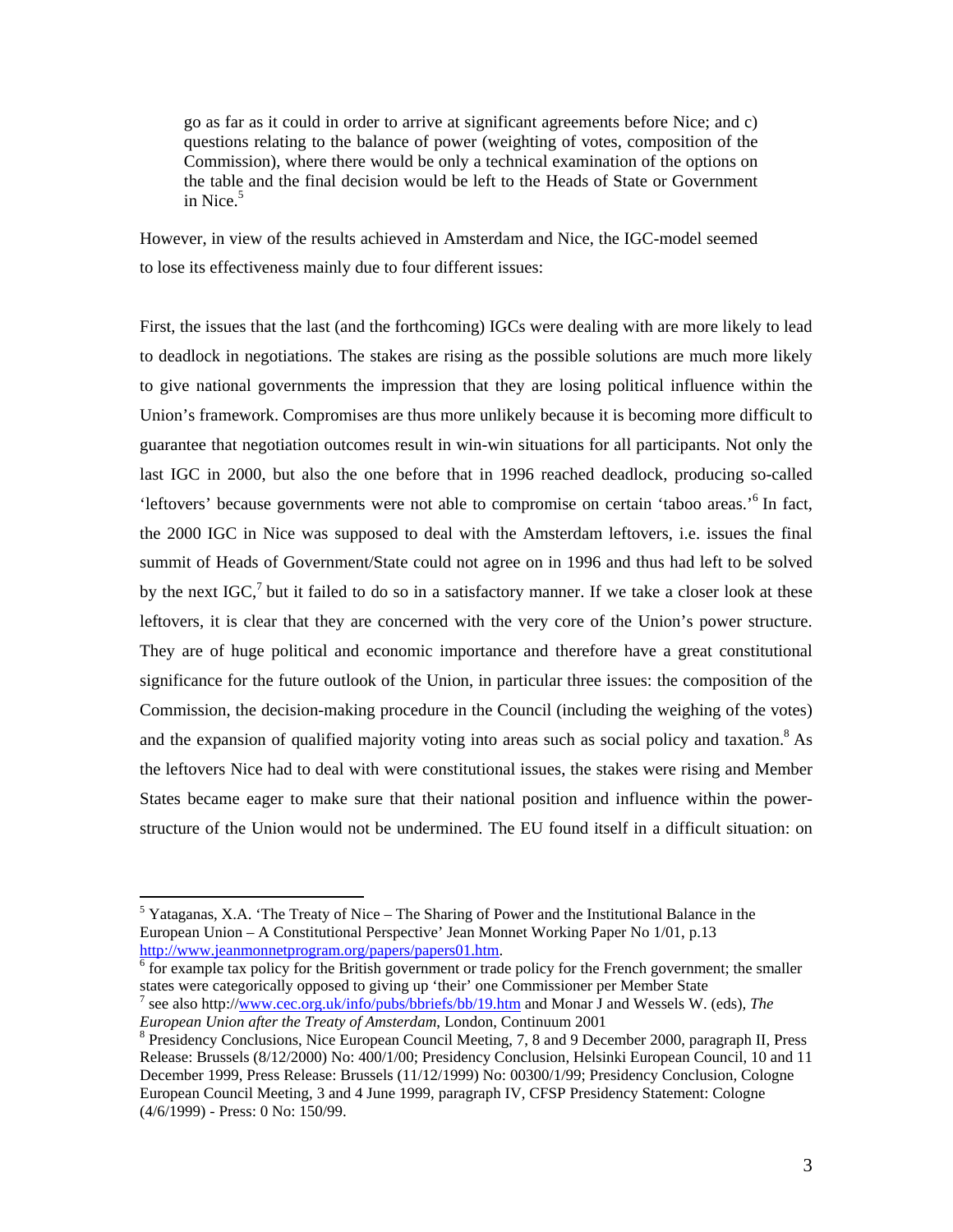the one hand it had important institutional and political issues to decide; on the other, because these issues were so important, it was unable to agree on a common denominator.

Second, there was the increasingly inflexible positions which Member State governments insisted upon taking. It is important to note that 'in an IGC, each player carries a good deal of psychological baggage with him/her: perceptions are already skewed towards other players in expected ways which are generally known to all. The ability to surprise and gain tactical advantages is accordingly relatively limited and fraught.<sup>9</sup> This baggage was accumulated over the last two IGCs in two ways. First, the list of issues that remained unsolved has become longer and second, the position of Member States' governments has become more inflexible. This is a reinforcing process as after Amsterdam the different positions of the Member States governments were openly analysed. Therefore, for a government to compromise on these positions would have meant to give in to the pressures exercised by others. Thus, the longer the negotiations went on and the more Member State governments publicised their official positions the more unlikely it became that a compromise could be found. Additionally, governments were concerned with the need to return home claiming to have achieved a result which was particularly beneficial to their respective country. Although the IGC's closed-door mentality meant that the public was not fully aware of the extensive negotiations and horse-trading that went on in private, in Amsterdam and Nice there were simply not enough horses left to achieve a compromise that made everyone a winner. Deadlock was inevitable.

Third, the division between the Member States increased . Even traditional alliances, foremost the Franco-German axis, were no longer working as effectively as they used to.<sup>[10](#page-7-1)</sup> Due to the rising stakes neither the German nor the French government (who held the Presidency of Council) was willing to make a compromise that threatened their influence in Europe. The Franco-German 'slow-down' meant that the most effective partnership, on which European integration had relied and depended on since the Union was founded, was no longer able to lead the way out of the complicated negotiation process that unfolded in Nice.<sup>[11](#page-7-2)</sup> The range of issues the Heads of Government/State could not agree on remained the same. Alliances hardly changed as larger and smaller countries were facing each other with respect to the reallocation of votes in the Council, the modification of the decision-making procedures (double or triple majority in the Council) and

<span id="page-7-0"></span> $<sup>9</sup>$  Lodge, J. p.351.</sup>

<span id="page-7-2"></span><span id="page-7-1"></span>

<sup>10</sup> See also Yataganas, X.A. p.6.<br><sup>10</sup> See also Yataganas, X.A. p.6.<br><sup>11</sup> BBC news, Tuesday, 30 January, 2001, Franco-German alliance 'still special', [http://news.bbc.co.uk/1/hi/world/europe/1144562.stm;](http://news.bbc.co.uk/1/hi/world/europe/1144562.stm) see also Yataganas, X.A. p.36.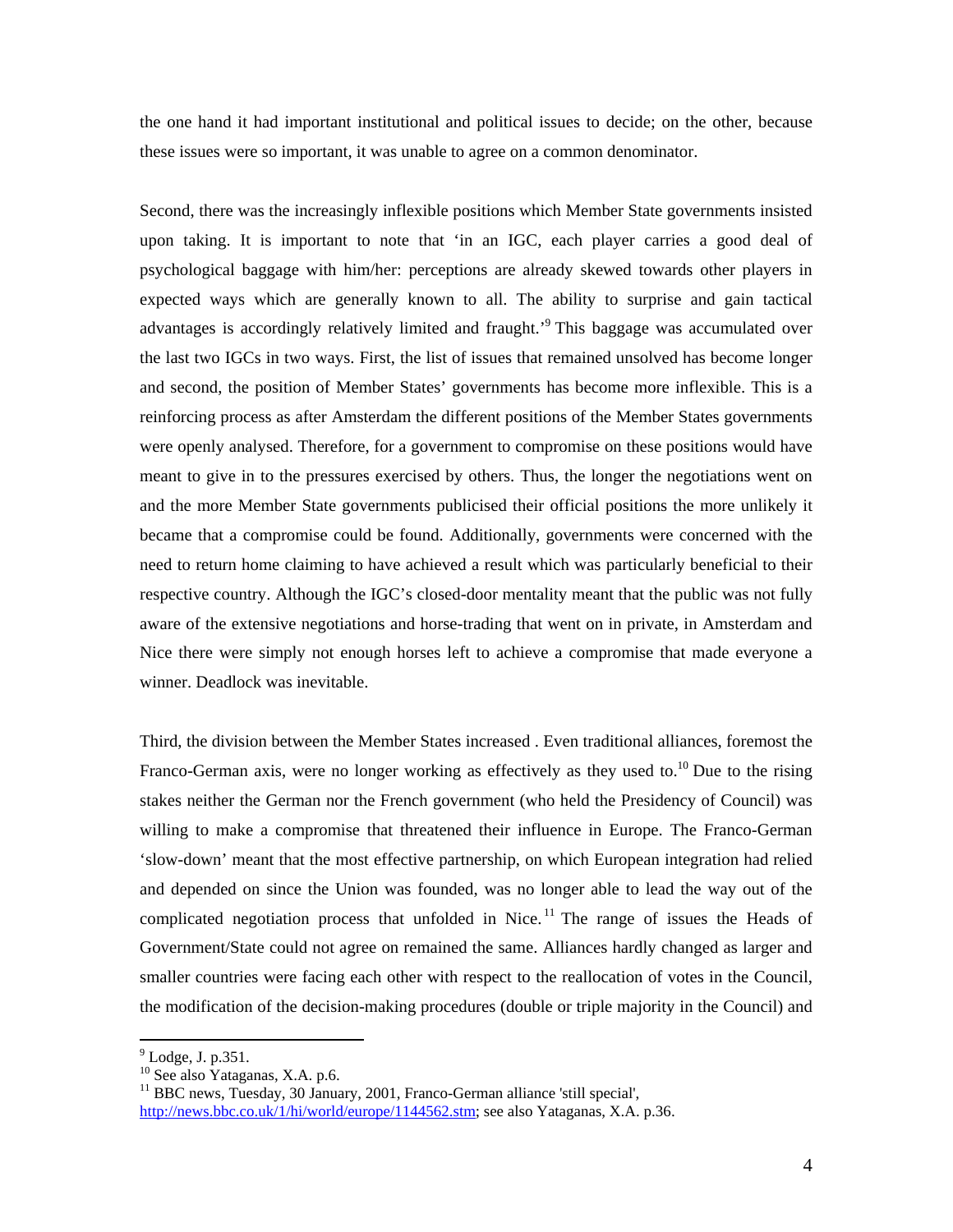the future composition of the Commission. Moreover, poor and rich countries were arguing about policies (structural funds) and agricultural countries were opposing any enlargement of QMV in the area of the common agricultural policy (CAP). The negotiations soon reached a deadlock and the compromises made in the last minutes were far from satisfactory.<sup>[12](#page-8-0)</sup>

Finally, the influence of European institutions was kept at a minimum. The Commission was denied a role as an official mediator, which is left entirely to the host country, which holds the Council Presidency. This is an important issue to consider because the Commission, as well as the European Parliament, would be in an ideal situation to the role of a mediator as they are independent from the 'national taboo areas'. Although the Commission has been able to play a considerable role, especially under the Presidency of Jacques Delors, when it comes to the crucial issues and late night bargaining, even the Commission is reduced to a simple spectator. Normally, 'the Commission's influence would consist of three main sources: its near-monopoly on the technical expertise of the nature of treaty reform, a gate-keeper position *vis-à-vis* nongovernmental interests, and close co-operation with both Council Secretariat and Presidency in the preparation of versions of Draft Treaty'.<sup>[13](#page-8-1)</sup> This means that the Commission plays a mainly administrative and technical role. It is, however, not involved in the actual negotiations about factual treaty changes. It is left out of political decisions and can only try to exert influence by proposing its own suggestions and solutions. These, however, have no official status within the intergovernmental negotiations.

Compared to the Commission, that at least plays a role in the preparatory phase of IGCs, the role of the European Parliament has been even more minor. The EP only held an observatory position. There have been informative meetings between IGC delegations and the President of the Parliament, but the EP's impact on actual negotiations has been minimal.<sup>14</sup> Although it produces papers and opinions they are not given the same attention than proposals originating from the Commission. During the 2000 IGC, the EP President, Nicole Fontaine, was able to meet with

<span id="page-8-0"></span>12 See also Wessels W., 'Nice Results: The Millennium IGC in the EU's Evolution', in *Journal of Common Market Studies*, Vol.39, No.2, pp.197-219 and Gunter Pleuger: 'Der Vertrag von Nizza: Gesamtbewertung der Ergebnisse', in: Mathias Jopp/Barbara Lippert/Heinrich Schneider (ed.): *Das* 

 $\overline{a}$ 

<span id="page-8-1"></span>*Vertrakswerk von Nizza und die Zukunft der Europaeischen Union*, Berlin 2001, page 9-15., esp. page 9.<br><sup>13</sup> Christiansen T. and Jørgensen K.E., 'Negotiating Treaty Reform in the European Union: The Role of the European Co

<span id="page-8-2"></span><sup>&</sup>lt;sup>14</sup> See also Yataganas X.Q. 'The Treaty of Nice: The Sharing of Power and the Institutional Balance in the European Union – A Continental Persepctive', in *European Law Journal*, Vol 7, No3, 2001, pp.242-291.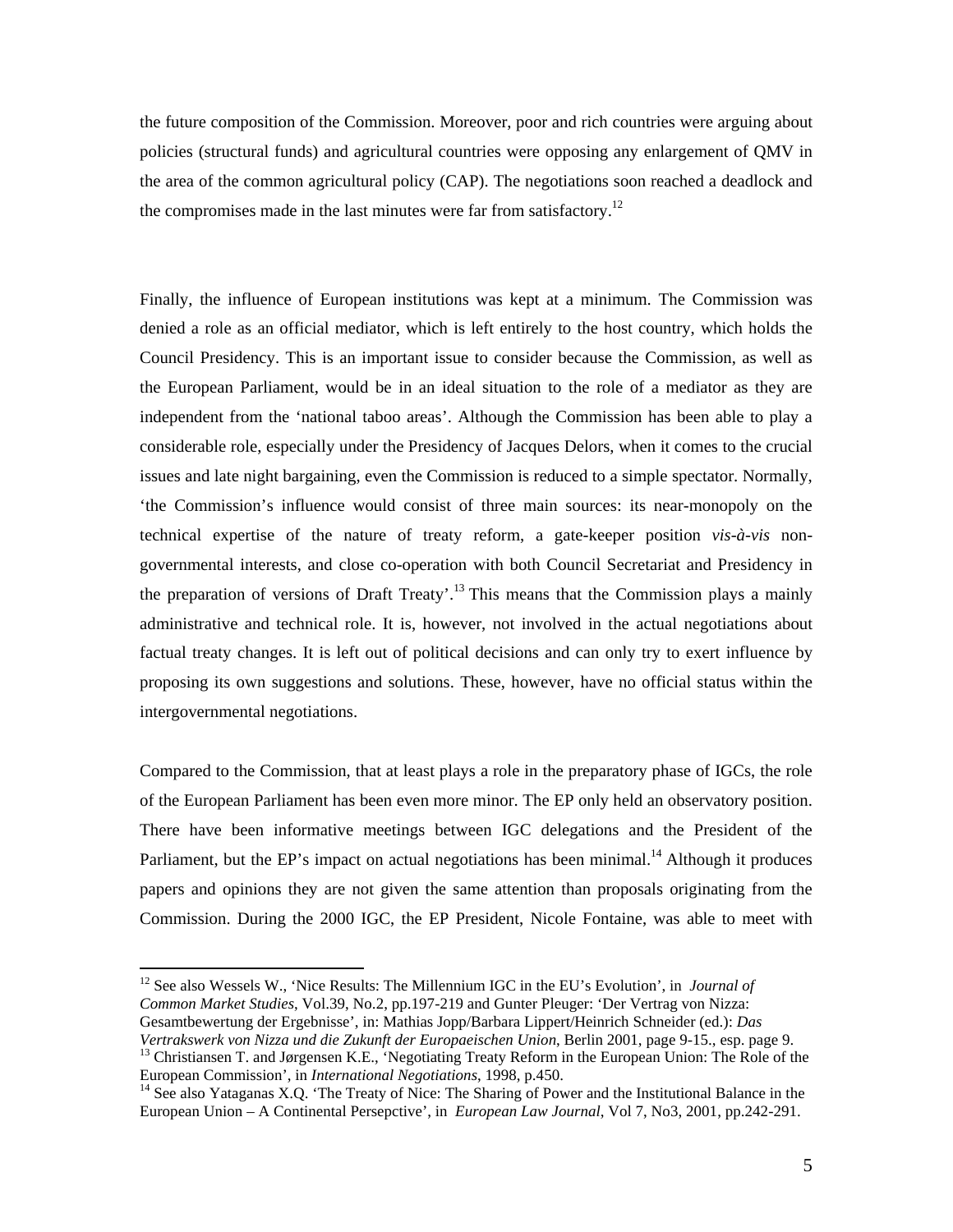representatives of the ministerial sessions that prepared the Nice Summit. Admittedly that was an improvement in the EP's position, but, prior to the Conference meeting of Heads of Government/State there was again only an informal meeting and exchanges of positions. During the 2000 IGC negotiations the Parliament was able to send two observers to the Group of Representatives. Which meant that they had no right to vote or exercise official influence. Although this was a major improvement of the EP's status compared to previous IGCs it still proves that the European Parliament has not been able to become an equal and fully recognised participant within the IGC process. In the following it will be argued that giving the EP an official status in the IGC is a possibility to increase legitimacy and the Convention could be the ideal framework to do exactly that.

So, EU institutions were formally part of the process, yet not able to exercise any official powers. The IGCs, due to their purely intergovernmental approach to treaty reform, denied the European institutions the role of an independent mediator, necessary to bring the different interests of the Member States governments within the reach of an efficient compromise: 'Whereas the initial agenda of the IGC may be influenced by EU institutions (notably the Commission and the European Parliament), the outcome is a mediated negotiated compromise, supported by a consensus of the Member States'. [15](#page-9-0) 

Intergovernmental Conferences have proved to be a vital part of the European Union's integration process. Especially the negotiations concerning the European Monetary Union, which were successful due to the Franco-German leadership and in 1991 the active support of Commission President Delors. However, as an intergovernmental institution, the conference has encountered great difficulties during the last two IGCs in dealing with issues that relate to the constitutional order of the Union which potentially imply shifts in the Union's power structure. The inflexibility of the participants makes the task of finding a compromise more difficult as the different delegations can only act within their specific 'area of acceptability' and have certain 'boundaries' they can not cross (e.g. QMV for taxation was completely taboo for the British government).<sup>[16](#page-9-1)</sup> The will to embrace new approaches and the desire to make compromises in all areas of concern is very low. Therefore, the IGC-model, it seems, has come to a dead-end as far as 'big politics'

<span id="page-9-0"></span> $15$  Lodge, J p.349.

<span id="page-9-1"></span><sup>&</sup>lt;sup>16</sup> Speech by the Foreign Secretary, Jack Straw at the Royal Institute of International Affairs - 27th July 2001,

[http://195.166.119.98/servlet/Front?pagename=OpenMarket/Xcelerate/ShowPage&c=Page&cid=10070293](http://195.166.119.98/servlet/Front?pagename=OpenMarket/Xcelerate/ShowPage&c=Page&cid=1007029392709&a=KArticle&aid=1013618389397) [92709&a=KArticle&aid=1013618389397](http://195.166.119.98/servlet/Front?pagename=OpenMarket/Xcelerate/ShowPage&c=Page&cid=1007029392709&a=KArticle&aid=1013618389397).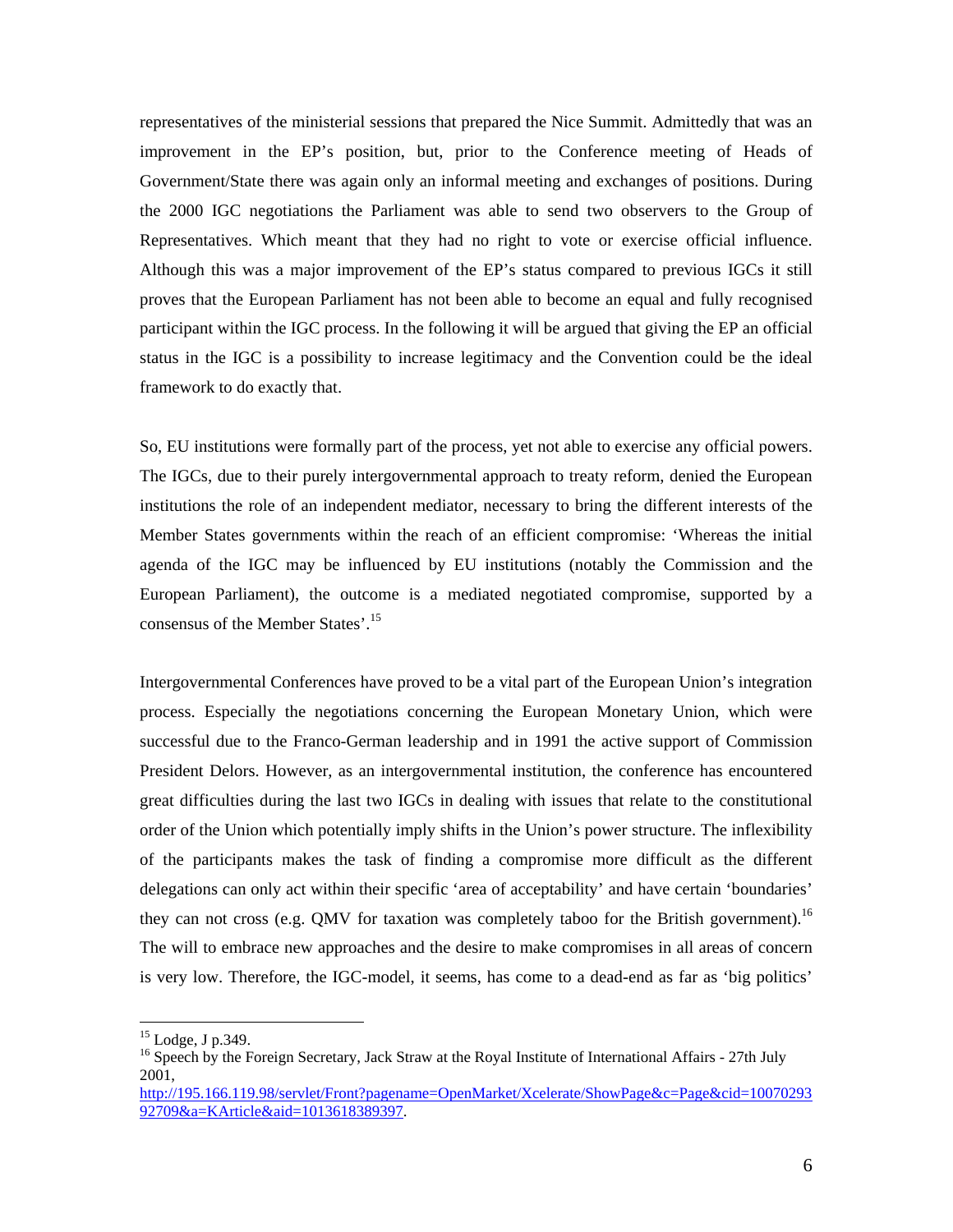are concerned. The integration process is currently deadlocked which is, in turn, aggravated by the looming enlargement, which demands substantial institutional and political changes. The Convention's President, Valéry Giscard d'Estaing made an excellent point in his Discours he described the IGC (and the problems which are connected with it) as: ' […] an arena for diplomatic negotiations between Member States in which each party sought legitimately to maximise its gains without regard for the overall picture.<sup>'[17](#page-10-0)</sup>

#### II The Convention's Framework

 $\overline{a}$ 

For the purposes of this paper it is important to understand the general framework within which the Convention is working. First, the Laeken Declaration made sure that the Convention consists of representatives from a wide range of institutions and the possible number of alliances is very large. As a British Labour MEP, you could be joining forces with the EP-delegation, with the parliamentary delegation (including representatives from national parliaments), the social democratic delegation or with the other British representatives. There are many more ways of liasing and forming alliances than in an IGC, where only representatives from (currently) fifteen national governments join the negotiations. In an IGC group, government representatives might join forces with other nationals but individual representatives will not 'belong' to different camps of interest. The decision concerning the kind of outcome the Convention will arrive at depends on how the alliances will form, which force will be the strongest and how much of a compromise the different players are willing to make.

Second, the Convention was given a relatively broad and open mandate: 'in order to pave the way for the next Intergovernmental Conference as broadly and openly as possible, the European Council has decided to convene a Convention composed of the main parties involved in the debate on the future of the Union. In the light of the foregoing, it will be the task of that Convention to consider the key issues arising for the Union's future development and try to identity the various possible responses.<sup>[18](#page-10-1)</sup> The IGC-model, as exercised in 1996 and 2000, is no longer able to provide efficient and effective solutions to the constitutional challenges currently facing the Union. In response, the Heads of Government/State decided at the Nice Summit to call

<span id="page-10-0"></span><sup>&</sup>lt;sup>17</sup> Introductory Speech by President Valery Giscard d'Estaing to the Convention on the Future of Europe,  $26.02.02$ , SN 1565/02, http://European-convention.eu.int.

<span id="page-10-1"></span><sup>&</sup>lt;sup>18</sup> The Laeken Declaration, SN 300/1/01 REV 1, Annex I, II. Convening of a Convention on the Future of Europe, Forum, page 25. [http://European-convention.eu.int/pdf/LKNEN.pdf.](http://european-convention.eu.int/pdf/LKNEN.pdf)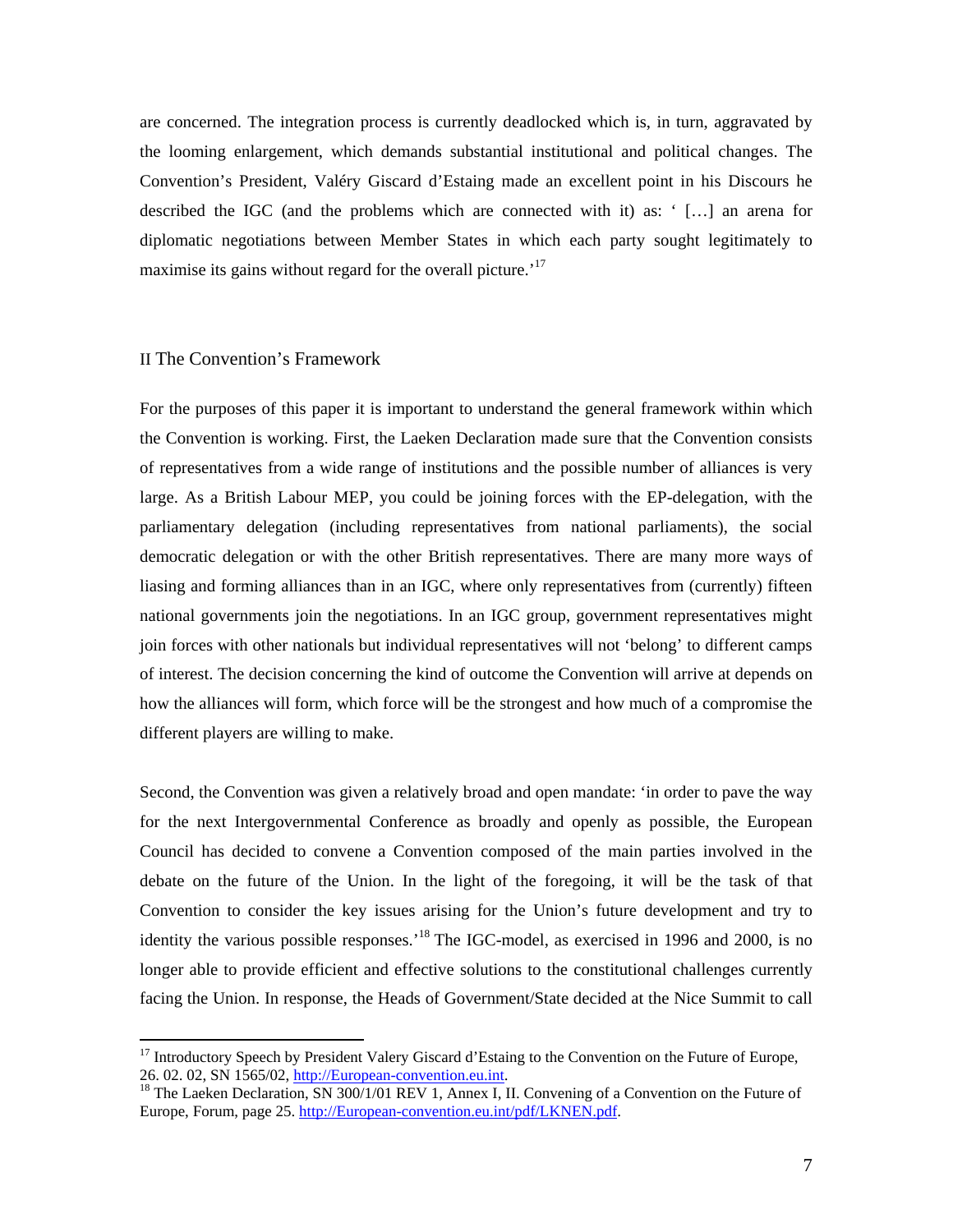for another IGC in 2004 and it requested the 2001 Laeken to introduce a convention which would take over the preparatory work for that next IGC.<sup>19</sup> The Laeken Summit produced a declaration<sup>20</sup> which called for a Convention to be formed dealing with the issues the Union has to solve if it wants to work in a more efficient and democratic manner. The Declaration states that 'they [the European citizens] want the European institutions to be less unwieldy and rigid and, above all, more efficient and open.<sup>[21](#page-11-2)</sup> It is mainly an accumulation of questions which require answers if the Union is to be able to function properly and to have a democratic and legitimate structure. The questions were straight forward, open and broad and did not indicate any political preferences. Nevertheless, the Heads of Government/State at Laeken were, of course, careful enough not to set loose an uncontrollable body which might come forward with proposals too far from the *status quo*. As soon as the Convention got under way, national governments and Heads of Government/State begun to come forward with certain 'ideas' or 'suggestions' produced by their offices or even co-produced with other national leaders. The Franco-British initiative regarding the Presidency of the Council is one example.<sup>[22](#page-11-3)</sup> The Heads of Government/State are making sure that they do not loose control over the Convention and they are also trying to encourage its members into taking viewpoints rather closer to their own.

Third, to make sure that the Convention's work does not drift from its original purpose, the Laeken Council has attached several 'safety features': its leadership was selected carefully by the Laeken Summit.<sup>[23](#page-11-4)</sup> Valéry Giscard d'Estaing is an elderly statesman with an ingrained intergovernmental approach to the Union. It is worth highlighting that the difference between the President of the first Convention on Fundamental Rights, Roman Herzog, and the President of the current Convention on the Future of the Union, Giscard d'Estaing, could not be more dramatic. Although both have been presidents in their respective countries; while Giscard d'Estaing has been a full-time politician, at a regional and national level in a unitary state, Roman Herzog is a lawyer and a former constitutional judge in a federal state. It is no coincidence that the federal judge is not heading the constitution that proposes a future constitutional framework for the Union. Considering his age and expertise, he is expected to have certain ideas about how the European Union should look and is unlikely to change his mind on issues that he has been concerned with for over 40 years. Although Giscard d'Estaing is committed to the cause of the

<span id="page-11-4"></span><span id="page-11-0"></span><sup>&</sup>lt;sup>19</sup> Declaration on the future of the Union, No.: 3 and 4, Official Journal of the European Community, C 80/85, 10.03.2001.<br><sup>20</sup> The Laeken Declaration, SN 300/1/01 REV 1 [http://European-convention.eu.int/pdf/LKNEN.pdf](http://european-convention.eu.int/pdf/LKNEN.pdf).<br><sup>21</sup> The Laeken Declaration, SN 300/1/01 REV 1 http://European-convention.eu.int/pdf/LKNEN.pdf.<br><sup>22</sup> see al

<span id="page-11-1"></span>

<span id="page-11-2"></span>

<span id="page-11-3"></span>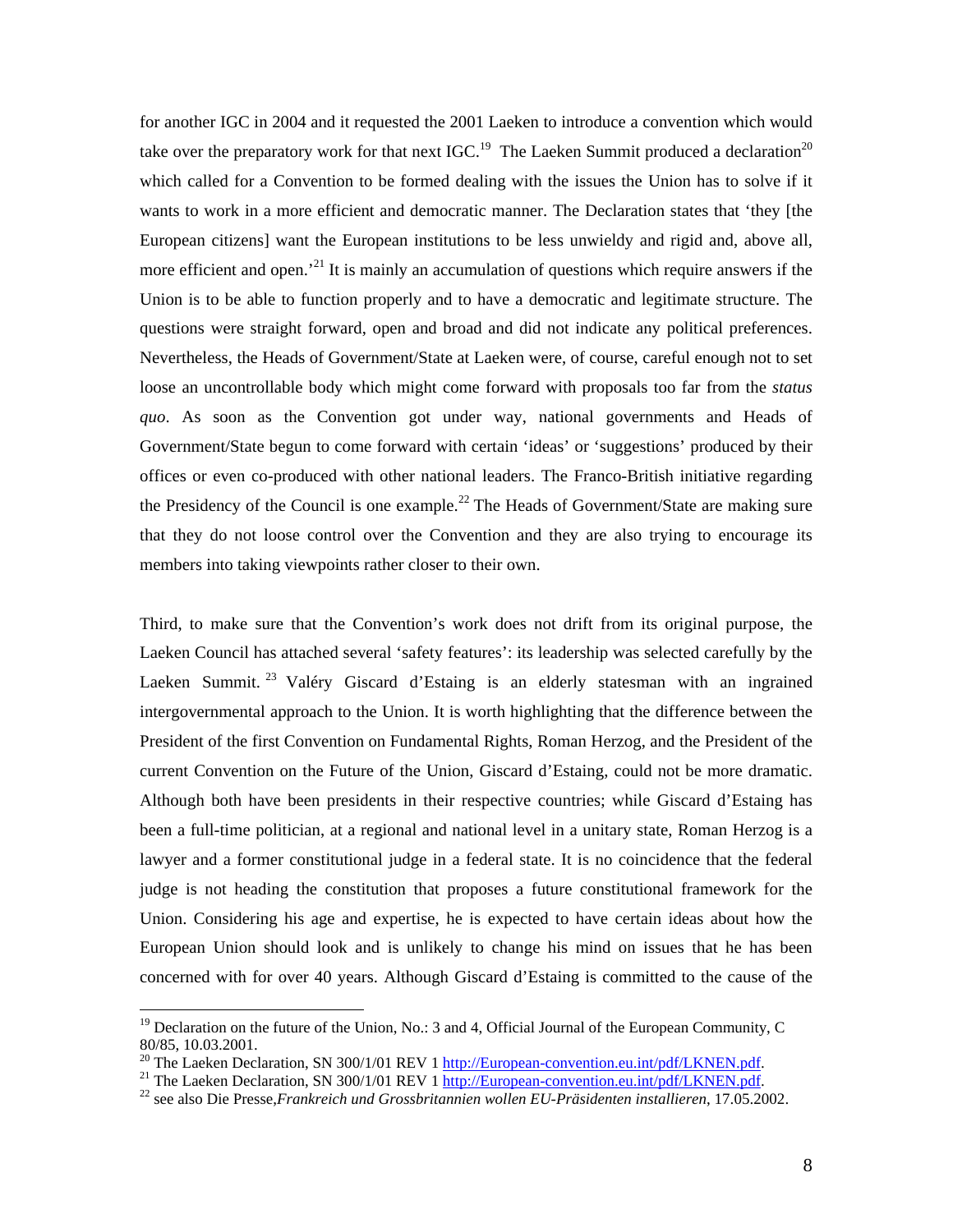Union, he is not likely to turn it into a 'Superstate' with a clear cut federal constitution. His Presidency is therefore predictable and unlikely to slip out of his hands or those of the European Council. It seems the Council has calculated correctly. Giscard d'Estaing, so far, has stayed in the background and seems to consistently navigate the Convention into moderate waters. The statements and reactions coming from him and his Secretariat do not suggest a strategy that would be too radical for the European Council.<sup>[24](#page-12-0)</sup> Even the recently released 'skeleton treaty'<sup>25</sup> by Giscard d'Estaing has not stirred up too much controversy, even in the UK. He is therefore very successful in assuring the broadest possible support for the final document, which is a prime precondition for the IGC to adopt the Convention's proposal.

The limitation of time attached to the mandate is another safety feature to prevent the Convention producing a document at odds with the general ideas of the European Council. A period of 12 months is a very short period of time to produce a document that potentially gives answers to all the questions posed by the Laeken Declaration; bearing in mind that this document should also be able to serve as European's first constitution.<sup>26</sup> In addition, apart from the President and his two substitutes, all other convention members have 'other jobs' to do. This means that their concentration will not be entirely devoted to the convention, instead it will be split between their work in Brussels and back home. Only the participating MEPs (up to a point) and the members of the three person Presidency are in a situation where they are able to concentrate their full attention onto the Convention; which gives them a distinct advantage over the other members.

However, there is one group in the Convention that is very keen on an effective treaty reform and holds traditionally a more 'radical' viewpoint than the Council, which is the European Parliament delegation. The Heads of Government/State may have underestimated its potential impact on the final document for the EP Delegation might prove to strong for the 'safety features' attached to the Convention's framework. There are 16 MEPs taking part in the Convention and they have a considerable advantage over other delegations. They are based in Brussels, they have their internal and external networks and resources based there and they are used to working as a collective – usually together with the Commission and against the Council. They have therefore a

<sup>&</sup>lt;sup>23</sup> see also EU Observer, *How the 15 agreed on Giscard d'Estaing*, 17.12.2001.<br><sup>24</sup> EU Observer, *Giscard likes reform fever in EU institutions*, 22.06.2002,

<span id="page-12-0"></span>

<span id="page-12-2"></span><span id="page-12-1"></span>

[http://www.euobserver.com/index.phtml?sid=9&aid=6752.](http://www.euobserver.com/index.phtml?sid=9&aid=6752)<br><sup>[25](http://www.euobserver.com/index.phtml?sid=9&aid=6752)</sup> CONV 369/02.<br><sup>26</sup> Interestingly, the Convention's timeframe has been extended so that the final document can now be expected by June 2003. Yet, this change has been informally decided by the Convention itself rather than the heads of European governments.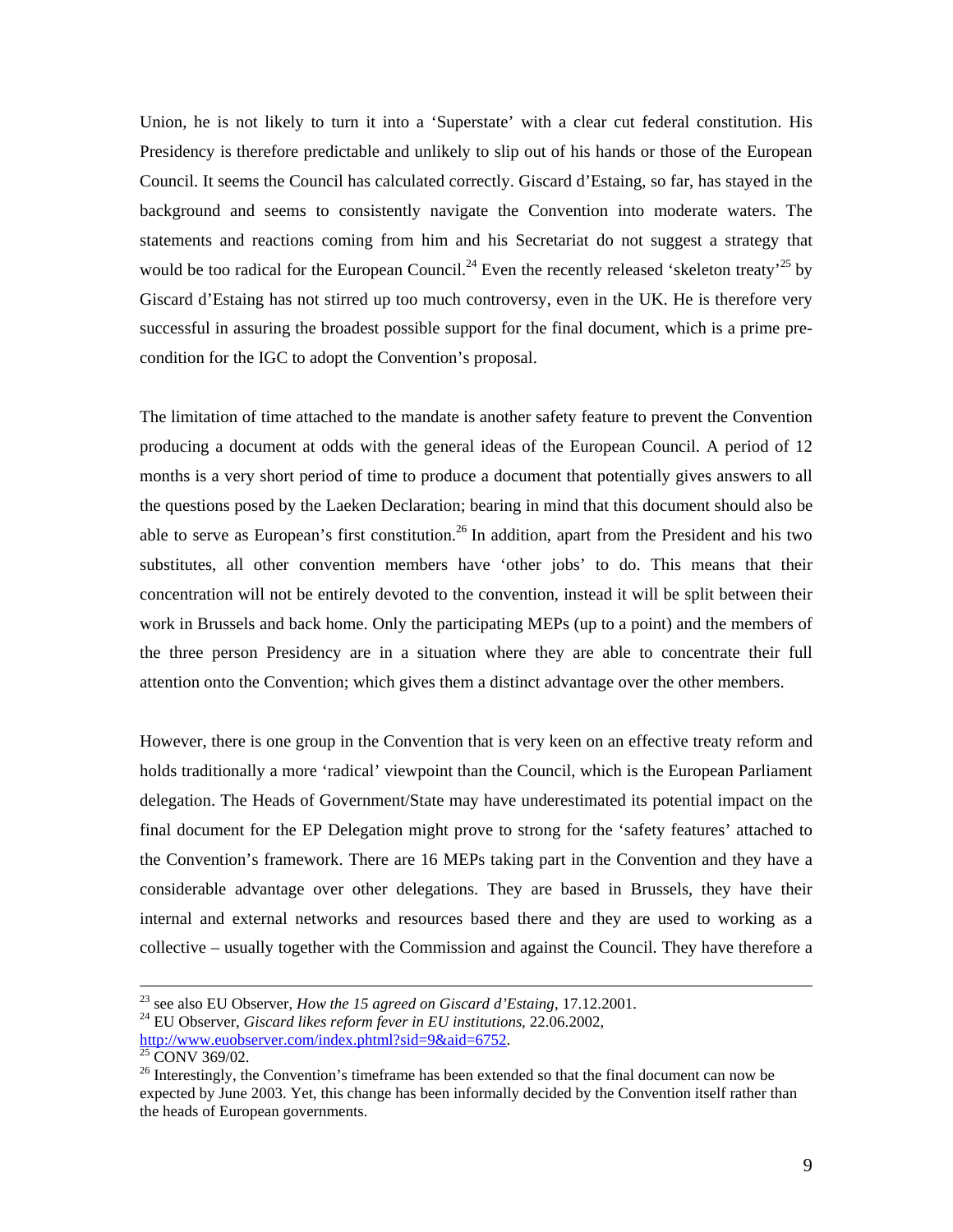<span id="page-13-2"></span>distinct advantage over all the other possible alliances. Their position is by definition much more powerful due to institution as well as infrastructure reasons. National parliamentarians or government representatives might not ever have been to Brussels and find it difficult to join forces with other parliamentarians they have never met before. The EP Delegation is a coherent group used to working together. Also, the European Parliament, as argued above, has thus far been left out of the IGCs and so has had little impact on the constitutional changes of the Union in the past decades. This is not due to lack of interest but due to the fact that the Council did not allow any other institution to form part of the 'treaty-reform-team'. The MEPs, with their primary interest being by definition the workings of the EU, are highly motivated to take a very active part in this future-shaping convention. This is the job they have been waiting for ever since the first EP elections back in 1979. Moreover, the internal divisions within the EP delegation are minimal and their common vision of a future EU much more defined than, for example, among national MPs or government representatives.<sup>[27](#page-13-0)</sup> Moreover, MEPs will be able to devote a more substantial amount of time and thought to the Convention than their national counterparts and the government representatives. Observing the first months of the convention, it is clear that it is the EP delegation who have exercised most pressure on Giscard to come forward with his ideas and set a clear agenda.<sup>[28](#page-13-1)</sup>

A fourth characteristic of the framework of the Convention is the fact that it meets in public. As the Convention is composed of representatives from a wide range of different institutions and interests and it meets in public and is scrutinised by civil society, academia and the press, the kind of 'horse-trading-based' negotiations – typical for an IGC – are not possible. Not only are there many more players involved in the Convention than there ever were in the IGC – not necessarily in terms of numbers but in terms of the different institutions they represent – but also, the Convention meets in public and publicises its documents and papers, opening up the Convention to the European citizens and making itself as an institution considerately more transparent and representative. As it represents so many institutions and its members are scrutinised back in their home countries<sup>29</sup> it is much closer to the European citizens than a Intergovernmental Conferences. Furthermore, the Laeken Declaration itself emphasised that a Forum should be established which gives civil society the opportunity to contribute to the discussion on the Future of Europe. 'In

<span id="page-13-1"></span><span id="page-13-0"></span>

<sup>27</sup> see, e.g., European Parliament, Lamassoure Report*, A-0133/2002*. 28 see,e.g., Der Kurrier, *Voggenhuber probt den Aufstand im Konvent*, 21.05.2002.

<sup>29</sup> see House of Commons, Gisela Stuart and David Heathcoat-Amory, *Convention on the Future of Europe* 

*<sup>–</sup> First Progress Report from the UK National Parliament Representatives*, 30 April 2002 and House of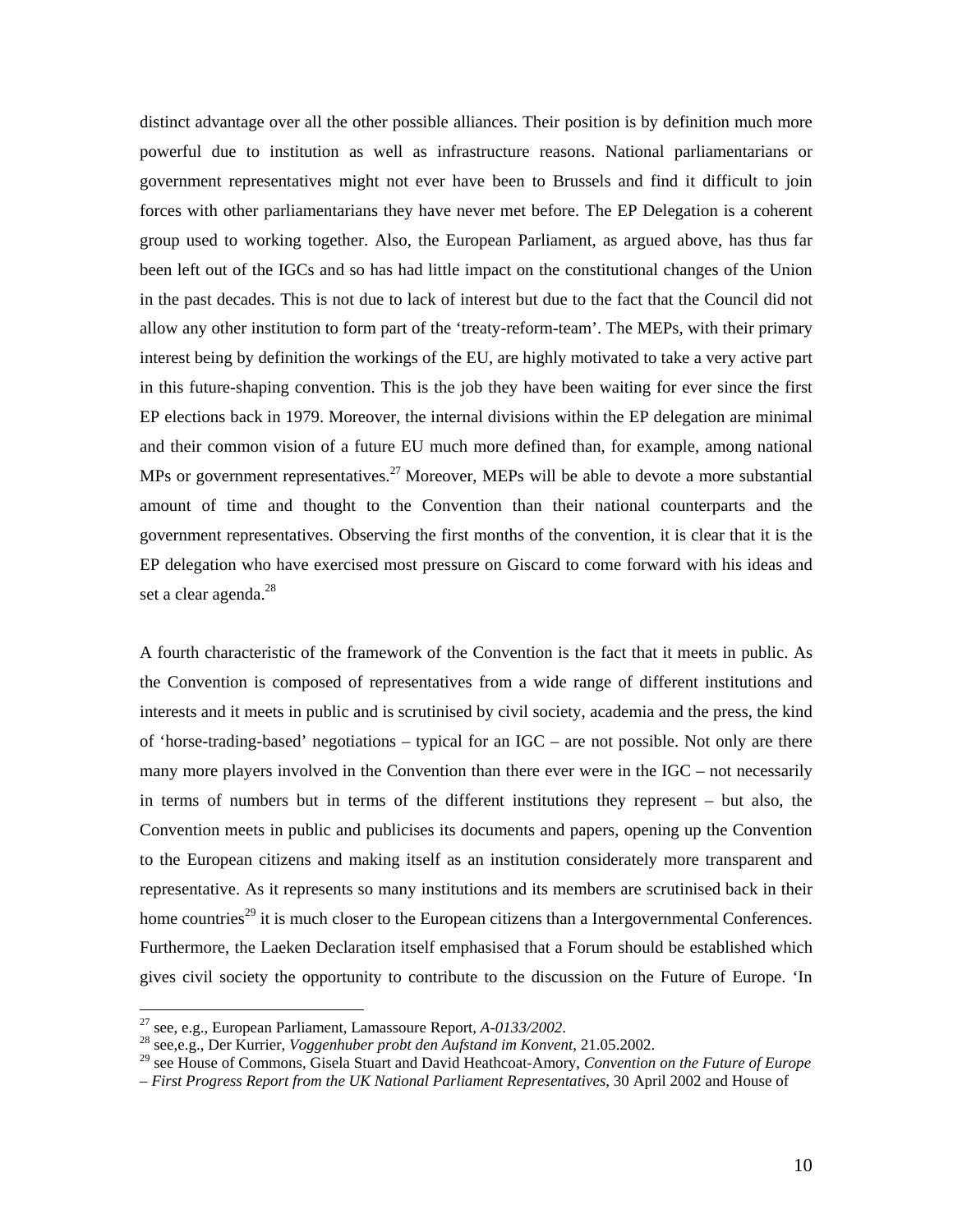order for the debate to be broadly based and involve all citizens, a Forum will be opened for organisations representing civil society […]. Their contributions will serve as input into the debate.' [30](#page-14-0)

The Convention will have to deal with legal and political issues and its composition and links to the citizens puts it in an extraordinary position to do that. Under these conditions the Convention is much more likely to produce a legitimate document which will receive widespread support across Europe than either of the IGCs in Amsterdam and Nice were able to. The ICG-model, due to the lack of individual accountability, openness and transparency in the negotiation process, suffers from the same democratic-deficit the at characterises much of the Union's institutional order. The 2004 IGC will have to consider the Convention's findings and proposals, and it will remain up to the IGC to decide which parts – if any at all – it will accept and implement in a possible new treaty or even a constitution. The Laeken Council has attached several 'safety features' to the Convention, however, the findings of the Convention will have a big legitimacyadvantage and possibly the support of a considerable part of civil society as well as representatives of the EP, national parliaments, the Commission and even national governments (of the Member States and all accession states). Under these conditions it may prove more difficult for the Heads of Government/State to turn down the outcomes of the Convention than to accept them.

#### III How can the Convention be successful?

The Convention has been asked to produce a document, treaty or constitution, that not only copes with the constitutional questions arising from the enlargement process but that also paves the way for a new institutional structure that is closer to the citizens and is built on a more democratic and legitimate foundation. Every government participating in the 2004 IGC will have a veto and can thus prevent the Convention's proposals from being implemented. Yet, it is crucial to note that striking down the suggestions and solutions provided by the Convention without providing an acceptable alternative – acceptable to all national government representatives and the Heads of Government/State – will be almost impossible for any government. It should be remembered that the very existence of the Convention is due to the fact that the previous Intergovernmental

Commons, Gisela Stuart and David Heathcoat-Amory, *Convention on the Future of Europe – Second Progress Report from the UK National Parliament Representatives*, 20 June 2002.<br><sup>30</sup> The Laeken Declaration, SN 300/1/01 REV 1, Annex I, II. Convening of a Convention on the Future of

<span id="page-14-0"></span>Europe, Forum, page 25. [http://European-convention.eu.int/pdf/LKNEN.pdf.](http://european-convention.eu.int/pdf/LKNEN.pdf)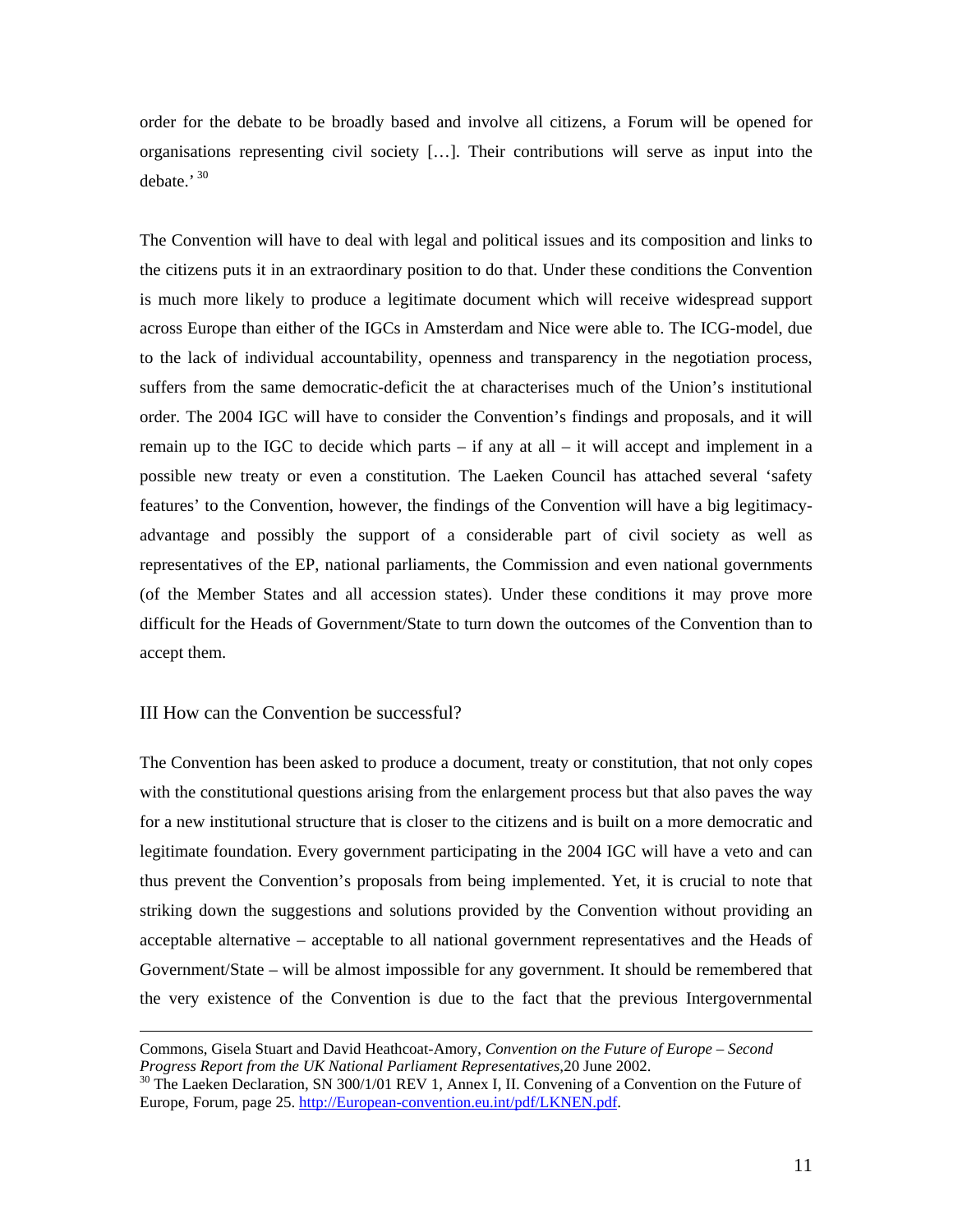Conferences were not able to produce such a compromise. Nevertheless, to produce a document that will be successfully implemented as the first European constitution, the Convention will have to fully satisfy three different interest groups. Its own members, civil society, and the 2004 IGC. The question therefore is, how can the Convention secure the support by all three of these players?

First, the final document to be produced by the Convention will have the potential to serve as the first European constitution; it therefore has considerable symbolic weight. The chance to produce the first European constitution, and hence to secure a chapter in the history books, will provide the Convention with significant motivation to produce a coherent document.

To produce a document that receives unanimous support will be extremely difficult as there are, due to its composition, a large number of different interests and ambitions dominant among the Convention members. Yet, there are only two real main currents: the President – supported by his Secretariat – and the European Parliament Delegation. Although some government representatives, foremost UK's Peter Hain<sup>[31](#page-15-0)</sup> and Germany's Peter Glotz<sup>[32](#page-15-1)</sup> (who has, following the German federal elections, been replaced by Germany's Foreign Minister, Joschka Fischer, in October 2002) have also made a considerable impact and submitted important papers and ideas. Still these inputs mostly derive from single persons and do not have the same impact than the contribution by the two main 'camps', the Praesidium andx the EP Delegation.

The impact of a document that receives almost unanimous support among the Convention members is clearly much greater than that of a document that secures only the support of a simple majority. The Laeken Declaration makes it clear that the final document 'may compromise different options, indicating the degree of support which they received.<sup>[33](#page-15-2)</sup> In broad terms, a common compromise would mean that the Convention needs to present a document that is neither too radical to scare off the Danish or British convention members, nor too conservative to miss out on the support of the German and Belgian ones. This compromise would most likely be achieved if the two driving forces, the EP Delegation and the President, work together and agree on a common position. The problem may be that MEPs tend to be more ambitious and would

1

<span id="page-15-0"></span><sup>&</sup>lt;sup>31</sup> See Convention documents CONV 345/1/02 REV 1; CONV 345/02; CONV 277/02; CONV 178/02; CONV 88/02; CONV 66/02.

<span id="page-15-1"></span><sup>&</sup>lt;sup>32</sup> See Convention documents CONV 277/02; CONV 178/02; CONV 177/02; CONV 88/02.<br><sup>33</sup> Laeken Declations SN 300/1/01 REV 1 [http://European-convention.eu.int/pdf/LKNEN.pdf.](http://european-convention.eu.int/pdf/LKNEN.pdf)

<span id="page-15-2"></span>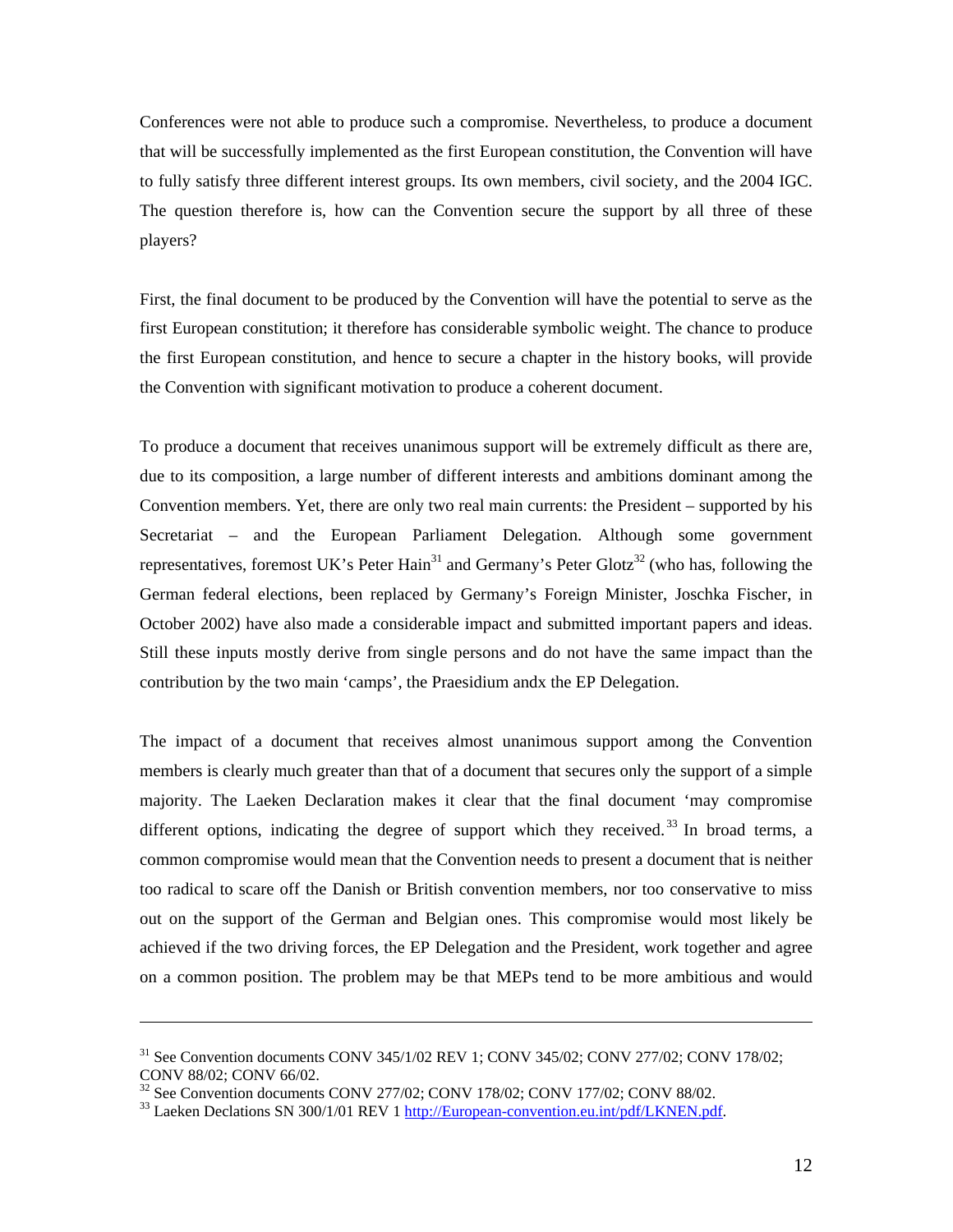prefer a more integrationist, even federal version, whereas Mr. Giscard d'Estaing is probably more committed to a more intergovernmental solution. However, the common goal of these two 'camps', namely to produce the first European constitution, is likely to provide the much/needed incentive to agree on a compromise acceptable to them and the Convention at large. This is underlined by Giscard d"Estaing's remarks that the Convention should aim at producing a final document which is endorsed by an overall consensus of the members. This, however, does not mean that it has to be based on unanimity.<sup>[34](#page-16-0)</sup>

Second, the Convention will have to integrate the ideas and suggestions brought forward by civil society via the Forum. This might prove to be an excellent source of fresh input; especially since this sort of official link between the EU and civil society has never existed before. Although the designs and concepts provided by the Forum participants might not always be identical with the opinion of the majority of the Convention members, establishing a close co-operation and incorporating some of them into the final document would add to the credibility and legitimacy of the Convention and its output. It is therefore crucial that the Convention is able to incorporate some of the thoughts and ideas provided via the Forum, although it might add to the already difficult situation of finding a common denominator among the Convention's diverse membership. Yet, if the Forum approves the final outcome of the Convention's work, the latter will have achieved something the Union has failed to do so far – to get involved with its citizens in the integration process and bring the Union closer to them.

Moreover, the support of the Forum and the wider European public might also depend on whether the Convention will be able to make sure that its final document is more accessible than the current – highly complicated – treaties. The issue of language is central in bringing the Union closer to its citizens. People who understand exactly what the EU is about, where its competences lie and how its institutions function and interact are more likely to be supportive of it. Therefore, it might prove to be a successful approach if the new document were divided into two parts. The first one would contain the principle structures of the Union, referring to the composition and competences of its institutions and their interconnection. The second part would deal with the detailed decision-making procedures and explications of policies.<sup>[35](#page-16-1)</sup> This idea would make the document much more accessible for European citizens and so might trigger greater interests and

<span id="page-16-1"></span><span id="page-16-0"></span>

<sup>34</sup> See footnote 17. 35 Pernice has suggested such a 2 part treaty in 'Pernice, Ingolf, *De la constitution composée de l'Europe*, RTEurope 36, 2000, pp. 623-647see also EU Observer, *Non-paper on Basic Treaty*, by the Convention's Secretariat, 15.06.2002; Convention document CONV 250.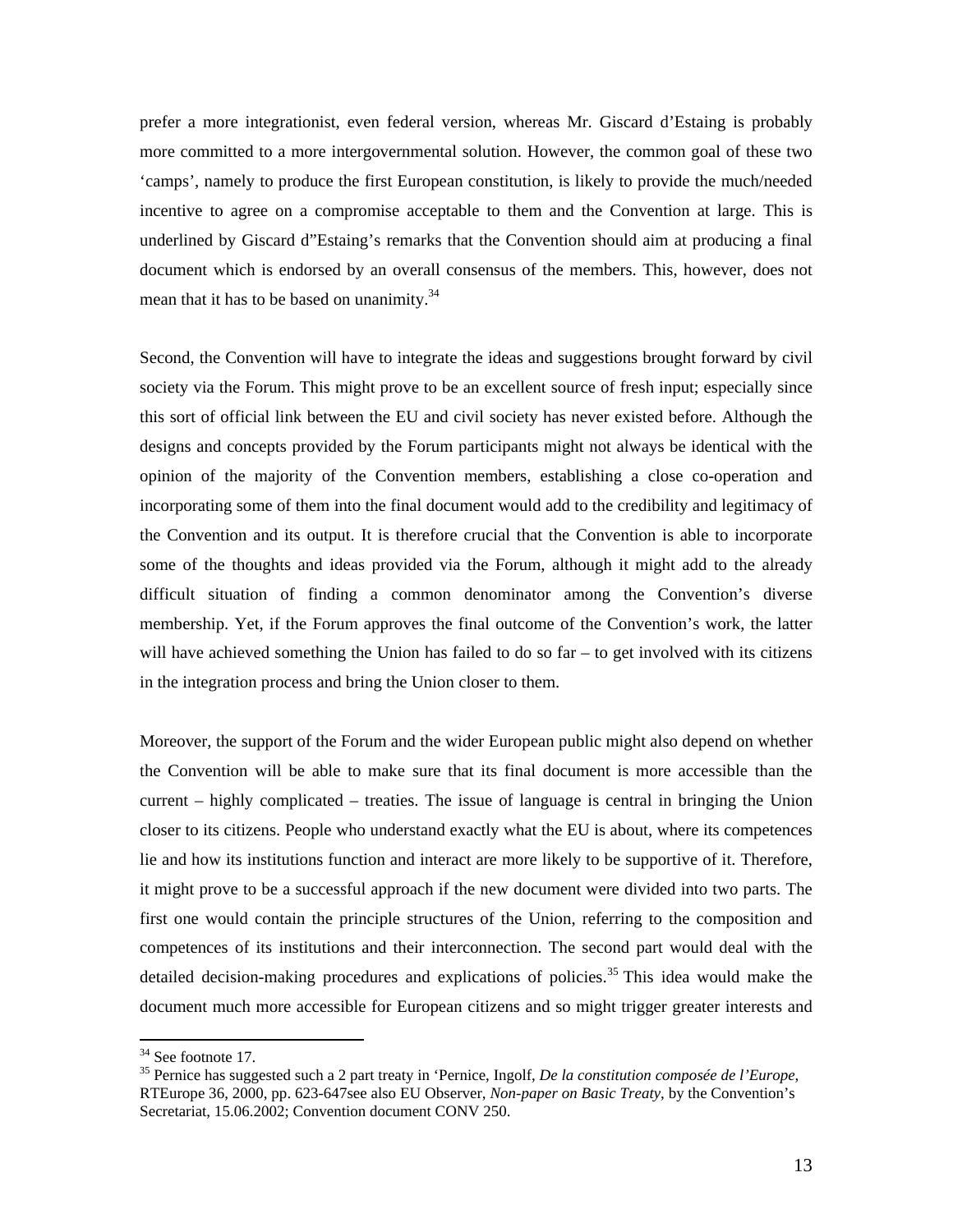support from the public, the press and so put considerable pressure on the Heads of Government/State to adopt it at the 2004 IGC.

Third, the Convention is only supposed to carry out the preparation work for the 2004 IGC and without its unanimous support for the Convention's proposal, all efforts have been in vain. The Convention's main task, which will dominate the final drafting of the Convention's proposals, is to satisfy the Intergovernmental Conference by presenting a document that gives clear answers to the questions asked in the Laeken Declaration. On the one hand, the Convention could present a rather uncontroversial document, which is consensus based and does not upset the more Eurosceptic governments, which will be present in 2004. On the other hand, the Convention could put pressure on the IGC to guarantee its support. It could try to manoeuvre the Heads of Government/State into a situation where they cannot refuse the Convention's suggestions due to the large support that it receives throughout its own members, civil society and the press.

The Convention will aim to achieve a compromise between these two. The final document will not be an easy pill to swallow for the Intergovernmental Conference but it will not be totally unacceptable. In addition, the Convention will try everything it can to secure enough support throughout the Union to raise the pressure on the 2004 IGC. As argued above, presenting a coherent document not containing any alternative suggestions (from which the IGC could potentially pick and choose its favourite versions) will be of the highest priority. Therefore, a unilateralist approach by either the EP Delegation or the President would probably fail to secure the support of the Heads of Government/State in 2004. Also, co-operating closely with the Forum will increase the pressure on the IGC as it adds legitimacy to the Convention's final document.

In addition, the Convention members and foremost its President, Valéry Giscard d'Estaing, will be motivated to see the Convention's outcome being implemented. He would become the 'Father of the European Constitution' – a prospect which is likely to make sure that he will lobby the Heads of Government/State hard and to put public pressure on them to accept the Convention's final document. Of course, other Convention members will try the same but the lobbying power of Giscard d'Estaing will be very significant as he is the one the Heads of Government/State initially chose to preside over the Convention. Given that he was offered the task of chairing the Convention how could the IGC refuse its outcome if it is strongly supported by the man they put in place to supervise the process?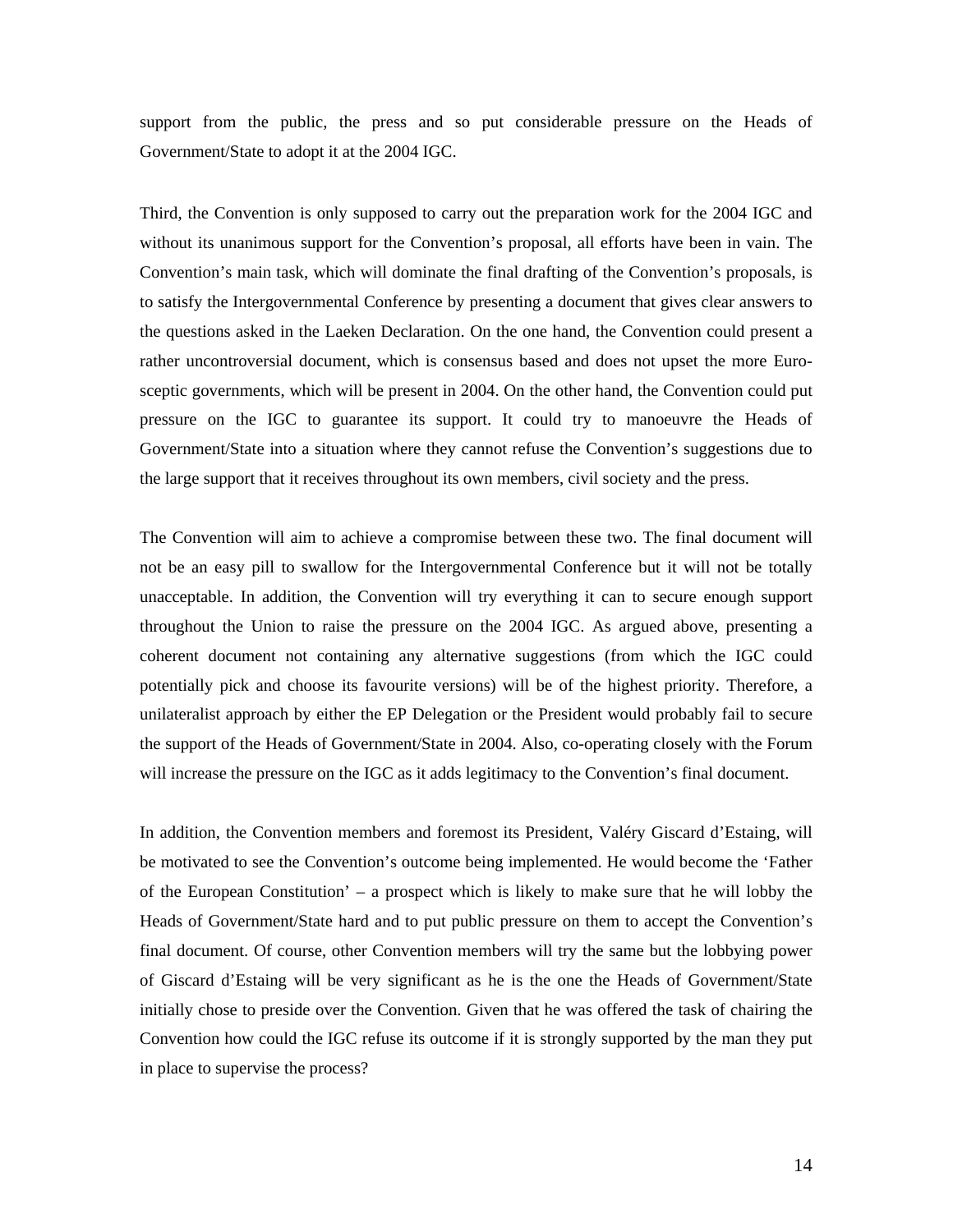Therefore, if the Convention strikes the right balance, between producing a consensus based document that receive widespread public support, and is able to successfully lobby the 2004 IGC, its output stands an excellent chance of becoming the first European Constitution. Despite the potential difficulties to secure sufficient support it can be expected that the Convention will produce a document that eventually will be accepted and implemented by the next Intergovernmental Conference in 2004. Not all Convention members will feel they have achieved a solution which matches their high ambitions; but it will be far more successful and effective than the failed attempts from the 1996 and 2000 IGCs.

#### IV Can the Convention-model complement the IGC-model?

With the difficulties the IGC-model has suffered in Amsterdam and Nice and with the potential success of the Convention looming, it has to be considered whether the Convention-model could amend the IGC-model on a permanent basis.

The only argument against the institutionalisation of the Convention-model is that it would add a new layer to the already complicated institutional Legoland of the Union of today. Already it is difficult to understand the decision-making process and the competences and interconnections between the European Parliament, the Commission and the Council, nevermind the working procedure of an Intergovernmental Conference. To add to all this a Convention which will be created only on an *ad hoc* basis will make things even more complicated and incomprehensive for the wider public. The composition of its members is seemingly based on a mathematical equation that is difficult to decode. The members of the Convention represent 32 different institution; with representatives from 15 different national governments, 15 different national parliaments (not considering the fact that, for example, Germany sends parliamentarians from two different Chambers), the Commission and the European Parliament. And this is not even counting the members representing parliaments and governments from the accession countries. Therefore, it may be questionable whether adding this new body to the institutional structure of the European Union will be counterproductive or not.

Considering the difficulties and problems the IGC-model has been faced with, particularly in Nice, the Convention has the potential to overcome these and be the preparatory instrument for future Intergovernmental Conferences. Referring back to the difficulties IGCs are potentially facing (see *I The Limitations of the IGC-model*), it can be argued that amending the IGC-model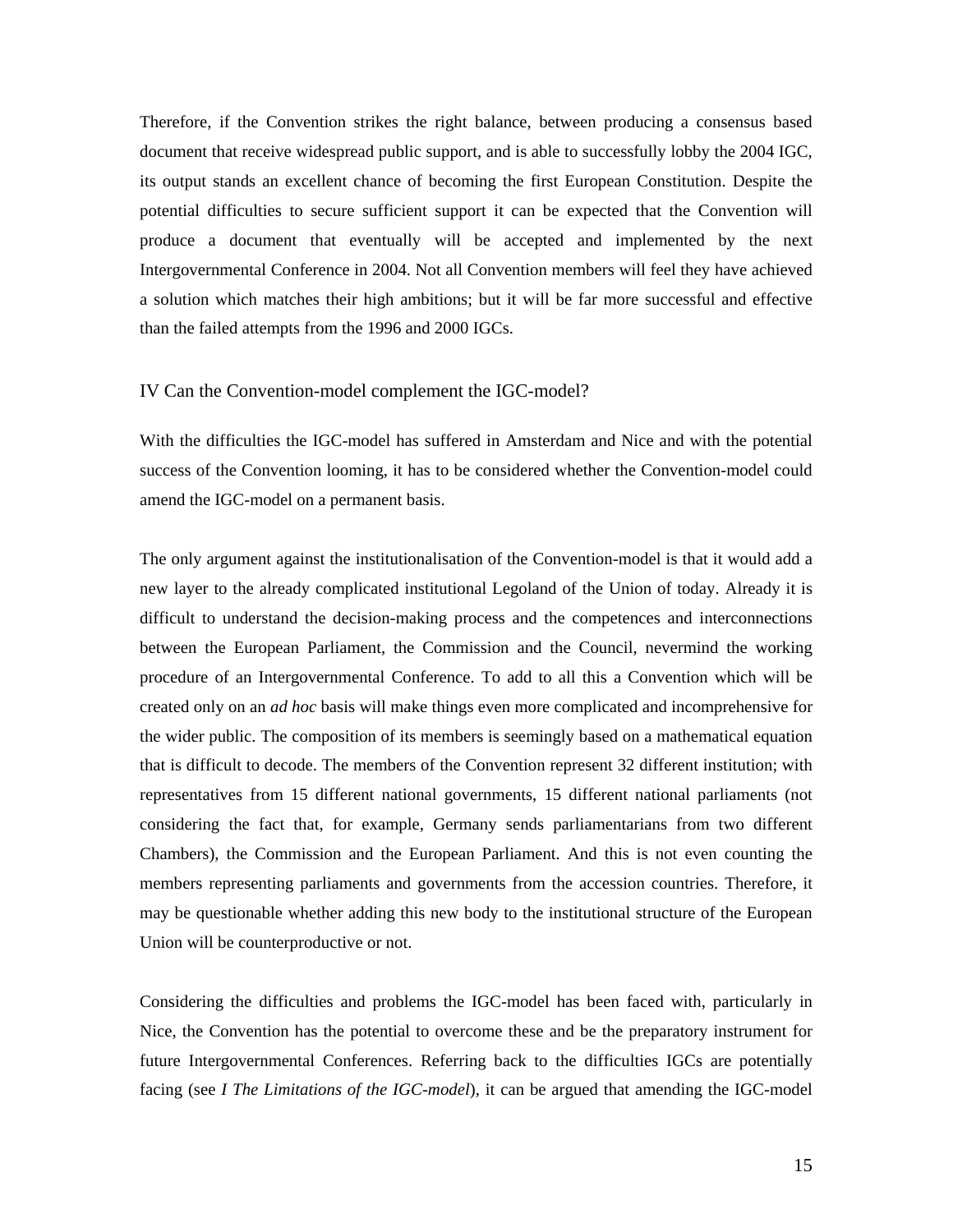with the Convention these difficulties may be overcome. It is true that the significance of issues will not be reduced because they are handled by a Convention. However, Convention members do not represent national governments in the same way that IGC participants do. Therefore the stakes are less high for the actual participants. They are less under pressure from official government lines than representatives negotiating in IGCs and they are more likely to present their own personal opinion and thus are able to take some pressure off high-stake issues. The Convention is not a clearly shaped arena with strictly arranged groups and alliances like it is so often the case during IGCs. This allows Convention members to take a much more flexible approach to the negotiations. They are taking part to find an effective and efficient solution acceptable to the large majority of participants. They are not there to push through 'issues of national principle' to improve the position of individual national governments in the European Union.

The issue of alliance is really a non-issue at the convention. As argued before the number of possible alliances is much higher and therefore it is likely that several leading alliances will emerge. These alliances are much more open and flexible than those to be found in IGCs. Convention members can be – and often are – part of several groups. This also is likely to facilitate the negotiations and will help to produce satisfactory results. In addition, the influence of the European institutions could be greatly enhanced if the IGC-model was amended by the Convention-model. Both the Commission and the European Parliament have sent representatives to the Convention; the Committee of the Regions, the Economic and Social Committee, the European Social Partners and the European Ombudsman have all sent observers. The influence the European institutions are able to take in the Convention is likely to further benefit the outcome and to ensure that the Convention presents the 2004 IGC with an effective and efficient proposal.

The problems the IGC-model has been facing will not disappear by amending it with the Convention-model but it will facilitate the IGC's work for it provides the IGC with proposals that have received the approval of representatives from over 40 different institutions from throughout the Union. Member State governments will be able to settle critical issues – despite high stakes – thanks to the legitimacy advantage of the Convention. Its outcome cannot be regarded as biased to any (group of) Member State(s) nor to the EU institutions due to its diverse composition, which has been agreed upon by the participants of the IGC themselves. As Paul Magnette points out: '[…] the governments agreed because, since the process was highly unforeseeable, they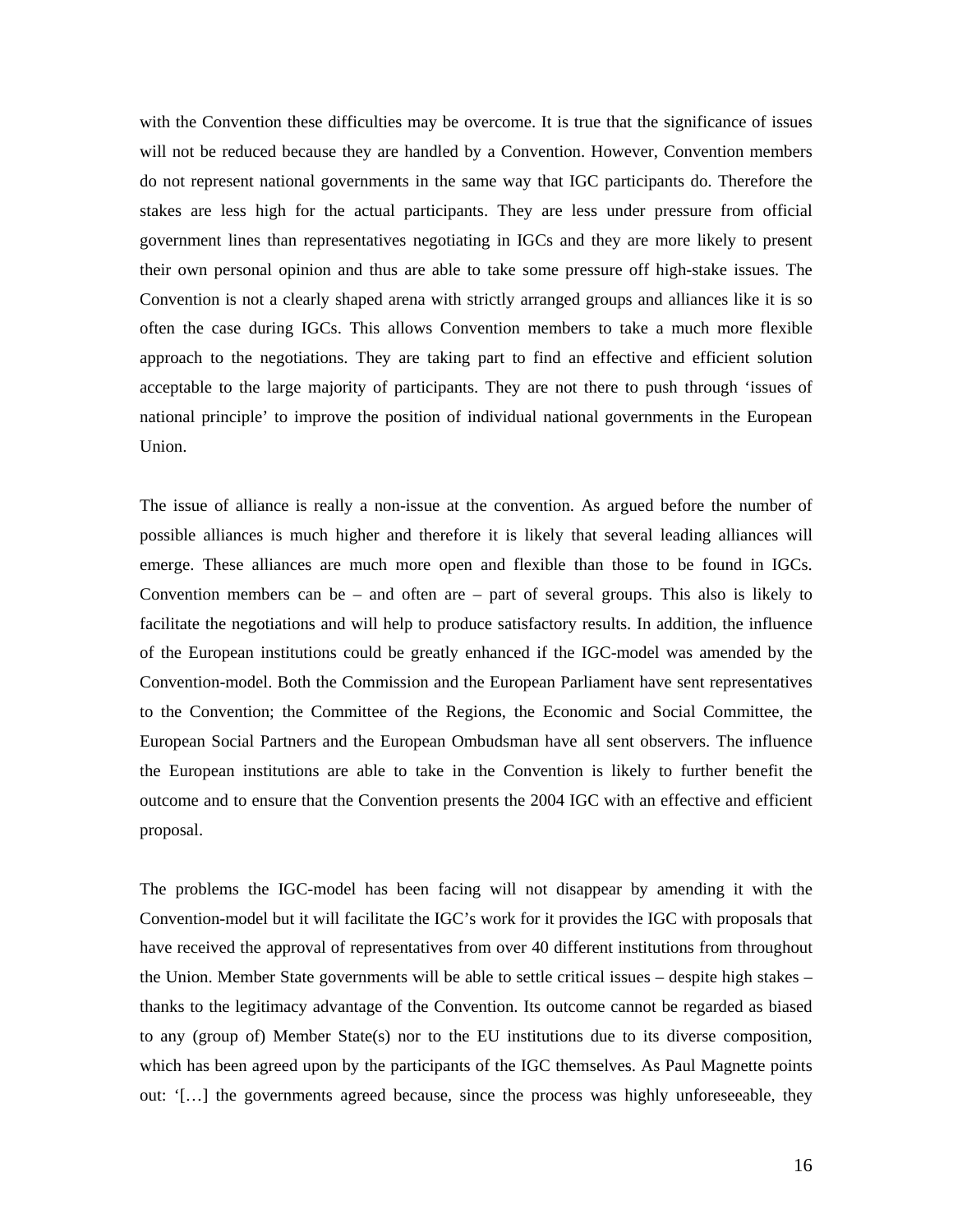could all think that they would be able to maximise their interests – and otherwise they would still have the opportunity to minimise their costs during the following  $IGC^3$ .<sup>[36](#page-20-0)</sup>

Furthermore, in many respects the Convention can be considered to be an ideal mix of politics, law and citizen participation, which might be the key to future constitutional changes in an EU with a political, economic, and possibly even military framework. First, the Convention is a highly transparent and open institution. The admittedly complex composition of the Convention can also be regarded as one of its greatest strengths. It means that there is a much improved linear connection between the citizens and an official EU body. Consisting of MEPs, national parliamentarians and national government representatives the Convention is much closer to the citizens than an IGC. This is helped by the fact that the Convention holds its meetings in public and makes its working papers and documents freely available. Transparency and accountability – issues the Convention is supposed to reinforce in the Union – have a prime position in the Convention's working attitude. Already, we see members of the Convention travelling through Europe and taking part in conferences and public debates, or publishing their opinions and thoughts in national newspapers<sup>37</sup>. Convention members are actively trying to establish a link with citizens which can only be welcomed and which has been absent from the IGC-model.

Second, the Convention members are representative and can work very efficiently for they do not carry 'baggage' from previous negotiations. The vast majority of the members of the Convention are democratically elected as they are mostly members of national governments or parliaments;<sup>38</sup> while most participants of an IGC, apart from the national Ministers and the Heads of Government/State meeting at the final summit, are not directly democratically legitimised. They are mostly officials for which the ministers are ultimately responsible. A considerable part of the Convention's work is also done by unaccountable officials, most prominently the Secretariat with its head, John Kerr.<sup>[39](#page-20-3)</sup> However, due to the Convention's inherently transparent character and the

<span id="page-20-0"></span><sup>&</sup>lt;sup>36</sup> Magnette P., *Deliberation vs. negotiation*, paper prepared for the First Pan-European Conference of the ECPR Standing Group on the European Union – Bordeaux 26-28 September 2002.

<span id="page-20-1"></span><sup>&</sup>lt;sup>37</sup> See for example <http://www.fedtrust.co.uk/conferences.htm>; Le Monde *Choisir une Europe sous influence américaine ou une Europe indépendante*; Interview with Michel Barnier, 23.05.2002, Giscard d'Estaing, V. *Le Monde*, La derniere chance de l'Europe unie, 23. 07. 2002; FT Interview with Valery Giscard d'Estaing, 07. 10. 2002.<br><sup>38</sup> The only exceptions would be the two Commission representatives, who have been nominated to their

<span id="page-20-2"></span>position rather than elected, and a few government representatives who are not formally part of their national governments; like the German government representative Peter Glotz who is a university professor

<span id="page-20-3"></span><sup>&</sup>lt;sup>39</sup> See, e.g. Bond M., *Kerrfully does it*; in The Parliament Magazine, issue 148, 28 October 2002.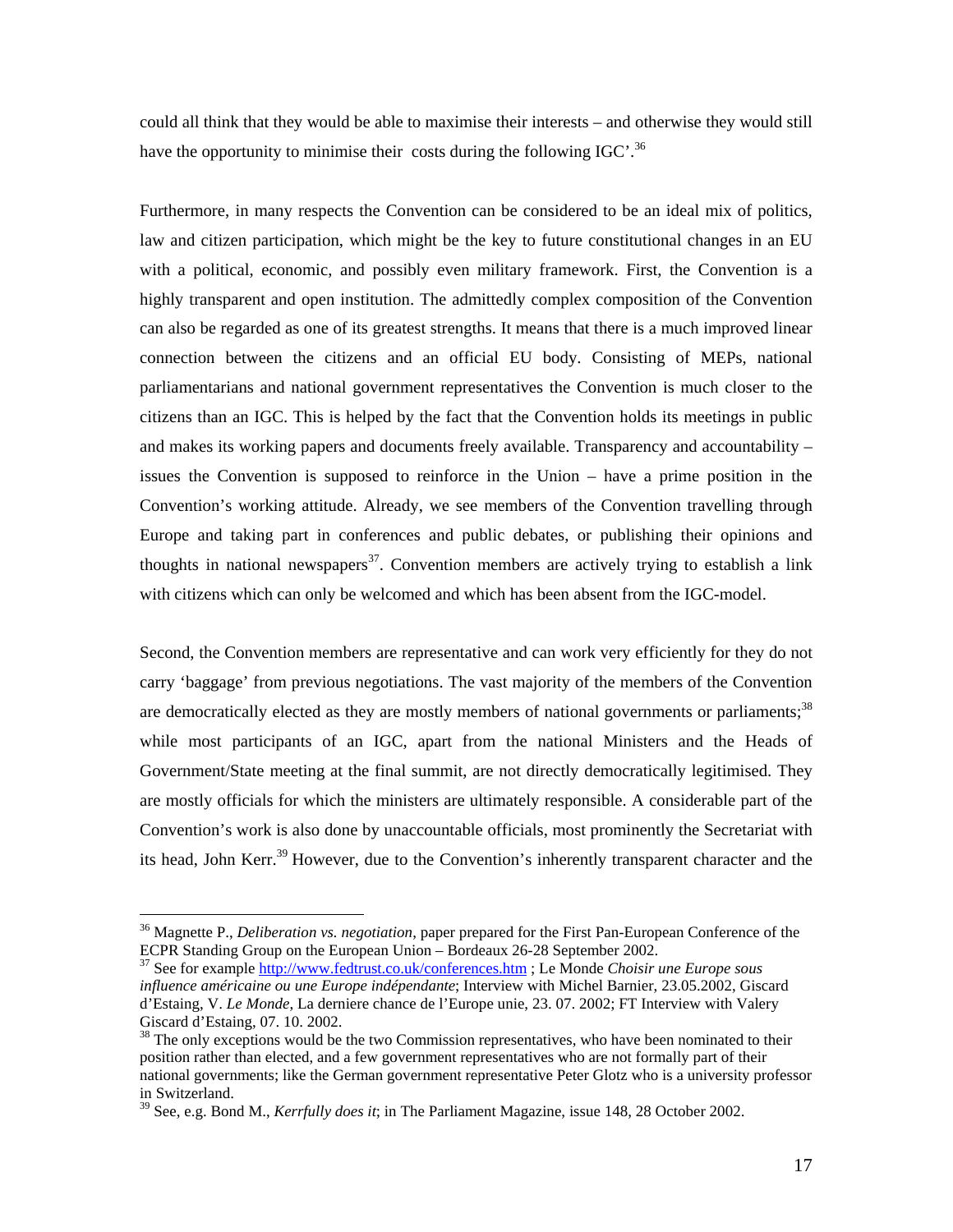fact that submitted documents are made public in the name of the Convention's members, the level of accountability is undoubtedly higher in the Convention than in an IGC.

Convention members hold their position only temporarily, which has the great advantage that they do not have to perform in a way that ensures their re-election or re-nomination. They can thus concentrate fully on finding the most effective solution. That stands in sharp contrast to the work of an Intergovernmental Conference where Heads of Government/State are grilled back home about their achievements during the IGC. Their personal performance will be measured by whether they have been able to 'win a deal' that benefits their country; and this is likely to have considerable impact on their popularity back home. Thus, the Convention-model combines accountability and transparency with the advantage of being relatively independent from political implications 'back home' which makes it potentially more open-minded and flexible and will hence facilitate finding an effective compromise.

Third, it should not be forgotten that the IGC would lose neither its competences nor its importance. The findings of the current Convention will have to be presented to the 2004 IGC and it is up to the latter to decide whether or not it will accept the findings, or at least in part. This arrangement is unlikely to change. The Member States' governments will make sure that they always have the final say (including a veto option) about the proposals coming out of any future convention. Therefore, the 'IGC-model' of 'big politics' will not be challenged or replaced but rather enriched by a new component which looks like it is able to fix the flaws that the current system has stumbled over during the last two IGCs. Of course the Convention may seek to persuade the Member States' governments to introduce a changed treaty amendment system whereby the IGC would be completely replaced by a simple convention-model. However, no institution is likely to transfer its powers and competences and transfer them to a different body. That will be also true for the IGC. It will not allow the Convention-model to completely replace the IGC in its function as principal treaty amendment body, yet the IGC might be willing to grant the Convention-model a permanent place alongside it.